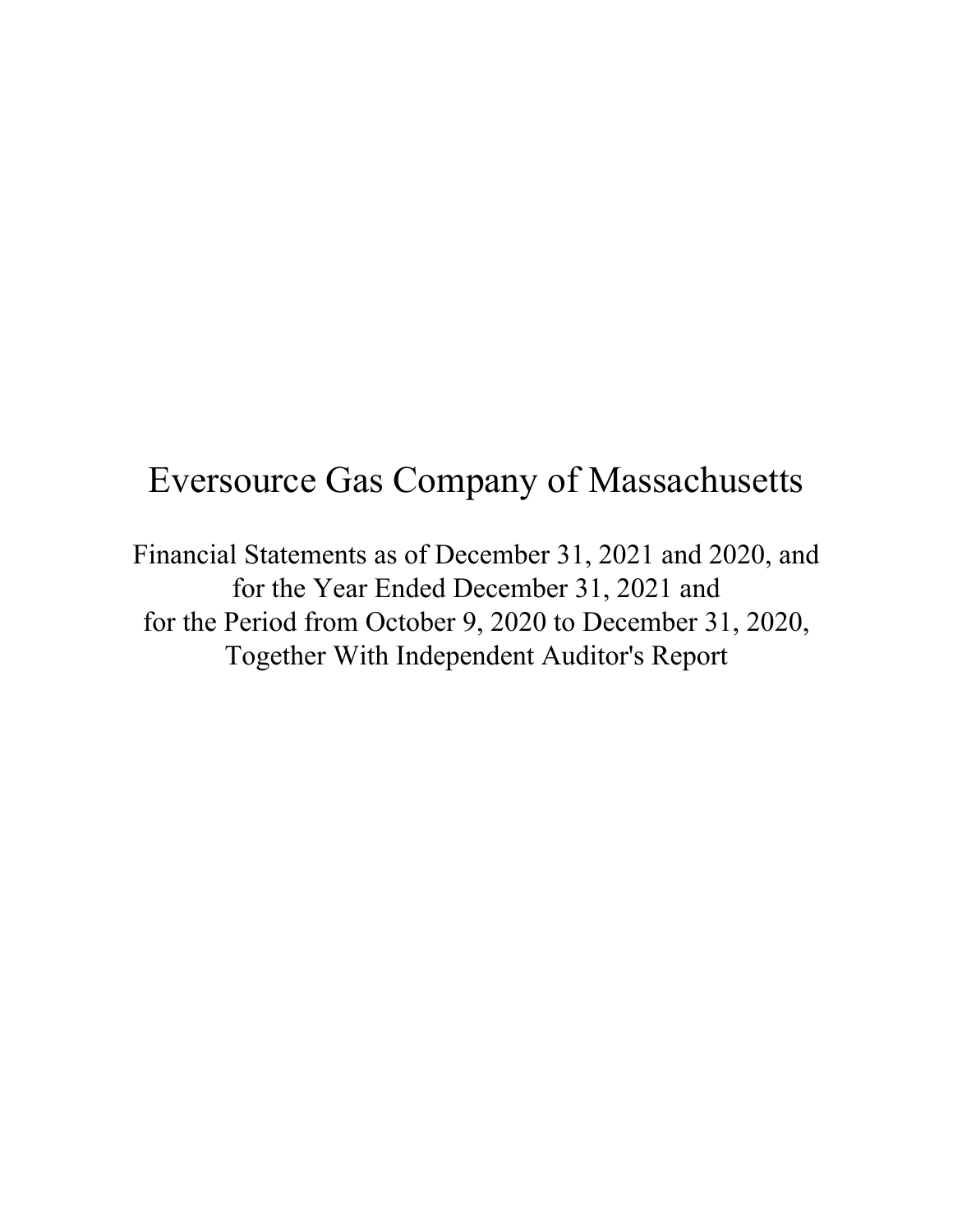#### Eversource Gas Company of Massachusetts Table of Contents

| Independent Auditor's Report                                                                                                                                     |   |
|------------------------------------------------------------------------------------------------------------------------------------------------------------------|---|
| Financial Statements as of December 31, 2021 and 2020, and for the Year Ended December 31, 2021 and<br>for the Period from October 9, 2020 to December 31, 2020: |   |
| <b>Balance Sheets</b>                                                                                                                                            | 3 |
| Statements of Income                                                                                                                                             | 4 |
| Statements of Common Stockholder's Equity                                                                                                                        | 5 |
| <b>Statements of Cash Flows</b>                                                                                                                                  | 6 |
|                                                                                                                                                                  |   |
| Notes to Financial Statements                                                                                                                                    |   |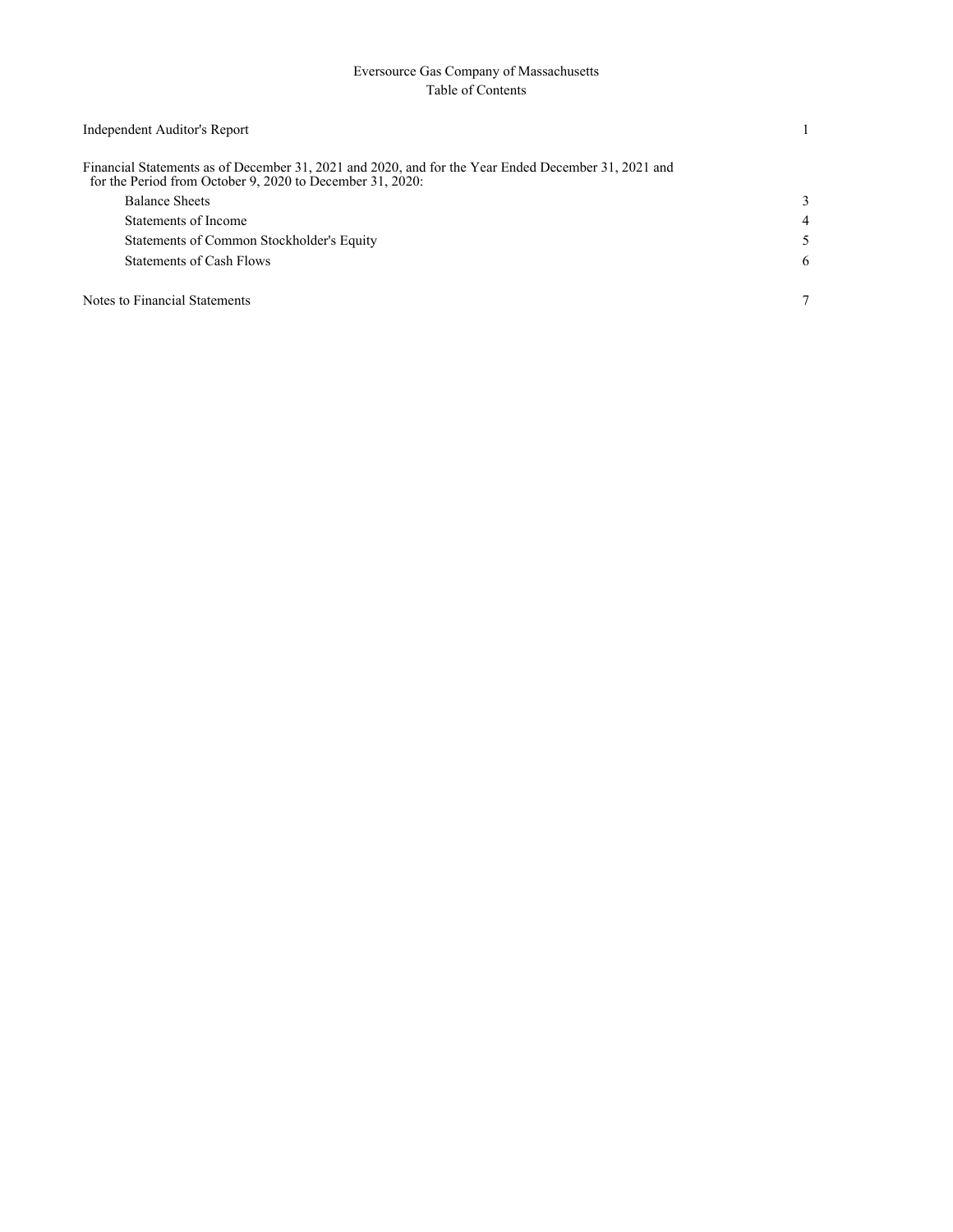# **Deloitte.**  $\bullet$

 City Place I, 33rd Floor 185 Asylum Street Hartford, CT 06103-3402 USA

Tel: +1 860 725 3000<br>Fax: +1 860 725 3500 Fax: +1 860 725 3500 www.deloitte.com

#### INDEPENDENT AUDITOR'S REPORT

Eversource Gas Company of Massachusetts The Board of Directors of Eversource Gas Company of Massachusetts Berlin, CT

#### **Opinion**

We have audited the financial statements of Eversource Gas Company of Massachusetts (the "Company"), which comprise the balance sheets as of December 31, 2021 and 2020, and the related statements of income, comprehensive income, common stockholder's equity, and cash flows for the year ended December 31, 2021 and the period from October 9, 2020 to December 31, 2020, and the related notes to the financial statements (collectively referred to as the "financial statements").

In our opinion, the accompanying financial statements present fairly, in all material respects, the financial position of the Company as of December 31, 2021 and 2020, and the results of its operations and its cash flows for the year ended December 31, 2021 and the period from October 9, 2020 to December 31, 2020 in accordance with accounting principles generally accepted in the United States of America.

#### **Basis for Opinion**

We conducted our audits in accordance with auditing standards generally accepted in the United States of America (GAAS). Our responsibilities under those standards are further described in the Auditor's Responsibilities for the Audit of the Financial Statements section of our report. We are required to be independent of the Company and to meet our other ethical responsibilities, in accordance with the relevant ethical requirements relating to our audits. We believe that the audit evidence we have obtained is sufficient and appropriate to provide a basis for our audit opinion.

#### **Responsibilities of Management for the Financial Statements**

Management is responsible for the preparation and fair presentation of the financial statements in accordance with accounting principles generally accepted in the United States of America, and for the design, implementation, and maintenance of internal control relevant to the preparation and fair presentation of financial statements that are free from material misstatement, whether due to fraud or error.

In preparing the financial statements, management is required to evaluate whether there are conditions or events, considered in the aggregate, that raise substantial doubt about the Company's ability to continue as a going concern for one year after the date that the financial statements are available to be issued.

#### **Auditor's Responsibilities for the Audit of the Financial Statements**

Our objectives are to obtain reasonable assurance about whether the financial statements as a whole are free from material misstatement, whether due to fraud or error, and to issue an auditor's report that includes our opinion. Reasonable assurance is a high level of assurance but is not absolute assurance and therefore is not a guarantee that an audit conducted in accordance with GAAS will always detect a material misstatement when it exists. The risk of not detecting a material misstatement resulting from fraud is higher than for one resulting from error, as fraud may involve collusion, forgery, intentional omissions, misrepresentations, or the override of internal control. Misstatements are considered material if there is a substantial likelihood that, individually or in the aggregate, they would influence the judgment made by a reasonable user based on the financial statements.

In performing an audit in accordance with GAAS, we:

- Exercise professional judgment and maintain professional skepticism throughout the audit.
- Identify and assess the risks of material misstatement of the financial statements, whether due to fraud or error, and design and perform audit procedures responsive to those risks. Such procedures include examining, on a test basis, evidence regarding the amounts and disclosures in the financial statements.
- Obtain an understanding of internal control relevant to the audit in order to design audit procedures that are appropriate in the circumstances, but not for the purpose of expressing an opinion on the effectiveness of the Company's internal control. Accordingly, no such opinion is expressed.
- Evaluate the appropriateness of accounting policies used and the reasonableness of significant accounting estimates made by management, as well as evaluate the overall presentation of the financial statements.
- Conclude whether, in our judgment, there are conditions or events, considered in the aggregate, that raise substantial doubt about the Company's ability to continue as a going concern for a reasonable period of time.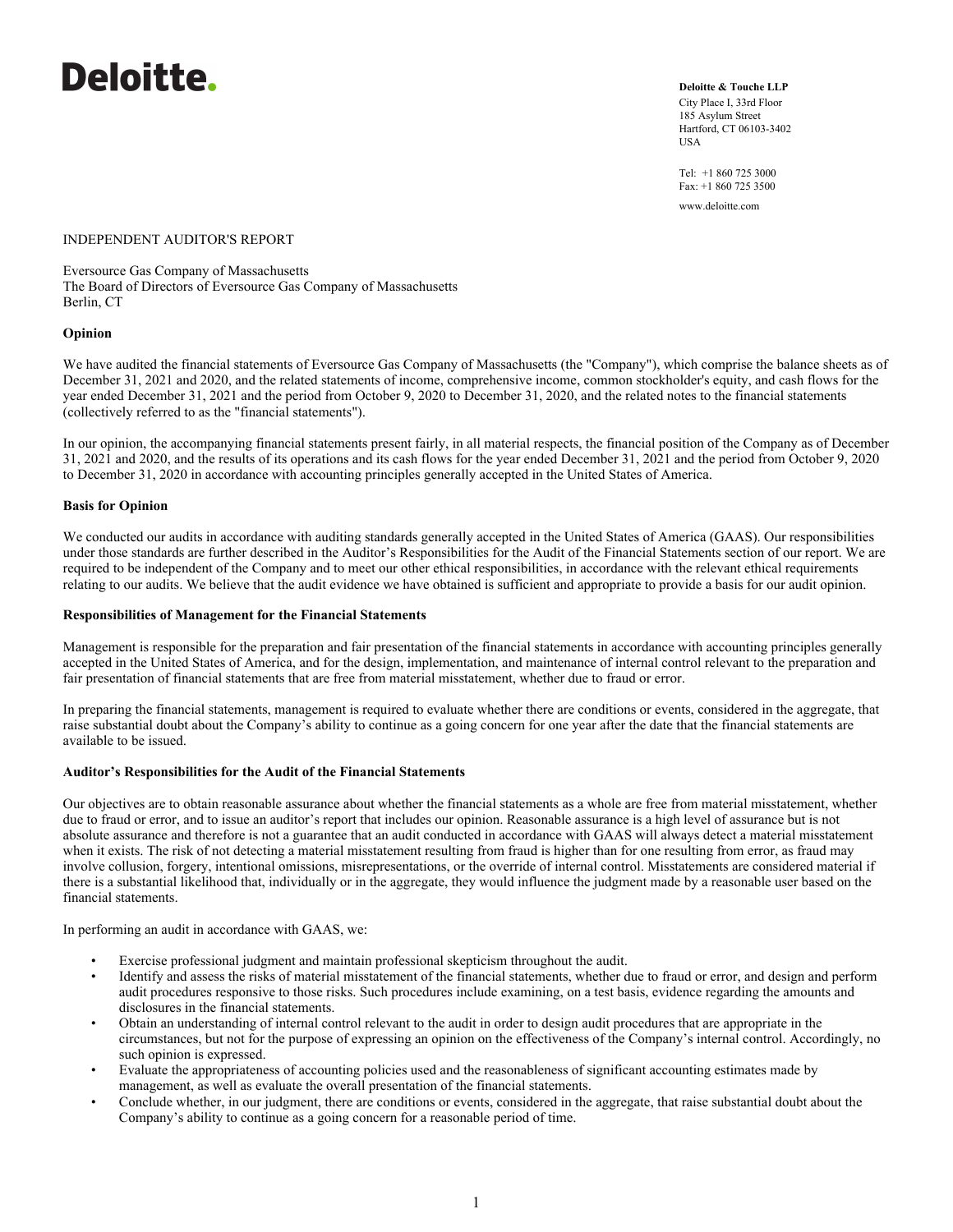We are required to communicate with those charged with governance regarding, among other matters, the planned scope and timing of the audit, significant audit findings, and certain internal control-related matters that we identified during the audit.

### Deloitte: Touche LLP

March 30, 2022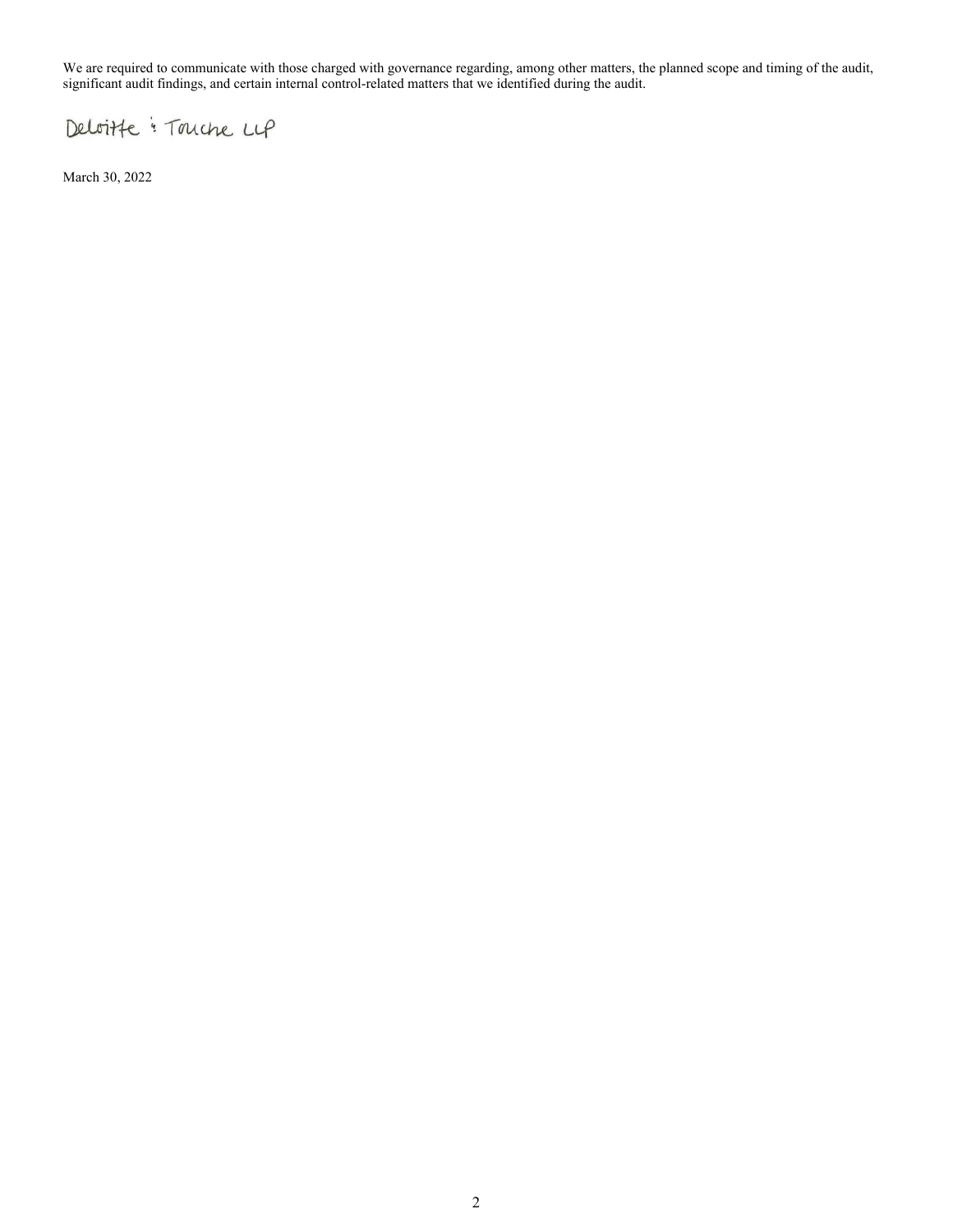#### EVERSOURCE GAS COMPANY OF MASSACHUSETTS BALANCE SHEETS

|                        |      | As of December 31, |  |  |  |  |  |  |  |
|------------------------|------|--------------------|--|--|--|--|--|--|--|
| (Thousands of Dollars) | 2021 | 2020               |  |  |  |  |  |  |  |
|                        |      |                    |  |  |  |  |  |  |  |
|                        |      |                    |  |  |  |  |  |  |  |

#### **ASSETS** Current Assets:

| Cash                                                                                                                                     | $\mathbf S$  | 37        | $\mathbf S$ | 1,247     |
|------------------------------------------------------------------------------------------------------------------------------------------|--------------|-----------|-------------|-----------|
| Receivables, Net (net of allowance for uncollectible accounts of \$22,263 and \$5,055 as of December 31, 2021<br>and 2020, respectively) |              | 67,287    |             | 68,184    |
| Accounts Receivable from Affiliated Companies                                                                                            |              | 21,951    |             | 8,843     |
| <b>Unbilled Revenues</b>                                                                                                                 |              | 20,083    |             | 19,511    |
| Fuel, Materials and Supplies                                                                                                             |              | 19,226    |             | 14,648    |
| <b>Regulatory Assets</b>                                                                                                                 |              | 156,539   |             | 93,633    |
| Prepayments and Other Current Assets                                                                                                     |              | 23,895    |             | 1,580     |
| <b>Total Current Assets</b>                                                                                                              |              | 309,018   |             | 207,646   |
| Property, Plant and Equipment, Net                                                                                                       |              | 1,405,527 |             | 1,176,928 |
| Deferred Debits and Other Assets:                                                                                                        |              |           |             |           |
| <b>Regulatory Assets</b>                                                                                                                 |              | 45,966    |             | 73,943    |
| Goodwill                                                                                                                                 |              | 51,932    |             | 51,932    |
| <b>Accumulated Deferred Income Taxes</b>                                                                                                 |              |           |             | 18,723    |
| Prepaid Pension                                                                                                                          |              | 33,462    |             | 8,235     |
| <b>Restricted Cash</b>                                                                                                                   |              | 35,913    |             | 41,502    |
| Other Long-Term Assets                                                                                                                   |              | 44,747    |             | 33,667    |
| <b>Total Deferred Debits and Other Assets</b>                                                                                            |              | 212,020   |             | 228,002   |
| <b>Total Assets</b>                                                                                                                      | \$           | 1,926,565 | \$          | 1,612,576 |
|                                                                                                                                          |              |           |             |           |
| <b>LIABILITIES AND CAPITALIZATION</b>                                                                                                    |              |           |             |           |
| <b>Current Liabilities:</b>                                                                                                              |              |           |             |           |
| Notes Payable to Eversource Parent                                                                                                       | $\mathbb{S}$ | 136,400   | \$          | 11,200    |
| Accounts Payable                                                                                                                         |              | 93,633    |             | 71,890    |
| Accounts Payable to Affiliated Companies                                                                                                 |              | 55,568    |             | 34,622    |
| <b>Regulatory Liabilities</b>                                                                                                            |              | 12,672    |             | 7,712     |
| Other Current Liabilities                                                                                                                |              | 27,046    |             | 21,716    |
| <b>Total Current Liabilities</b>                                                                                                         |              | 325,319   |             | 147,140   |
| Deferred Credits and Other Liabilities:                                                                                                  |              |           |             |           |
| <b>Regulatory Liabilities</b>                                                                                                            |              | 136,979   |             | 126,214   |
| Accumulated Deferred Income Taxes                                                                                                        |              | 45,585    |             |           |
| <b>Accrued PBOP</b>                                                                                                                      |              | 14,340    |             | 22,034    |
| Finance Lease Obligations                                                                                                                |              | 48,359    |             | 51,070    |
| Other Long-Term Liabilities                                                                                                              |              | 88,896    |             | 99,176    |
| Total Deferred Credits and Other Liabilities                                                                                             |              | 334,159   |             | 298,494   |
| Notes Payable to Eversource Parent - Long-Term                                                                                           |              |           |             | 309,400   |
| Long-Term Debt                                                                                                                           |              | 548,354   |             |           |
| Common Stockholder's Equity:                                                                                                             |              |           |             |           |
| Common Stock                                                                                                                             |              |           |             |           |
| Capital Surplus, Paid In                                                                                                                 |              | 667,382   |             | 843,682   |
| <b>Retained Earnings</b>                                                                                                                 |              | 51,351    |             | 13,860    |
| Common Stockholder's Equity                                                                                                              |              | 718,733   |             | 857,542   |
| Total Liabilities and Capitalization                                                                                                     | $\mathbb{S}$ | 1,926,565 | \$          | 1,612,576 |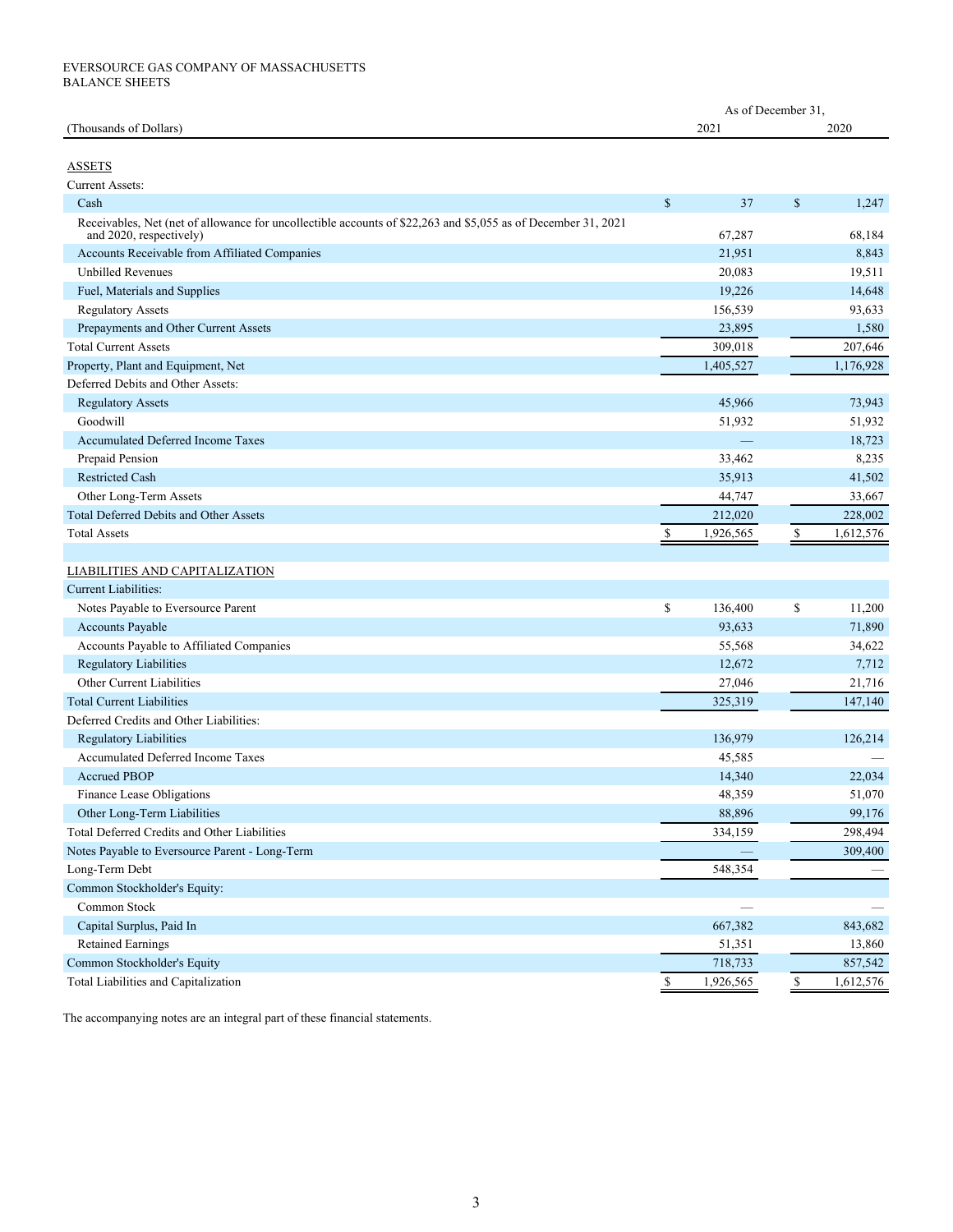#### EVERSOURCE GAS COMPANY OF MASSACHUSETTS STATEMENTS OF INCOME

| (Thousands of Dollars)                      |              | For the Year Ended<br>December 31, 2021 | From October 9, 2020<br>to December 31, 2020 |         |  |
|---------------------------------------------|--------------|-----------------------------------------|----------------------------------------------|---------|--|
|                                             |              |                                         |                                              |         |  |
| <b>Operating Revenues</b>                   | $\mathbf{s}$ | 586,296                                 | $\mathbb{S}$                                 | 154,842 |  |
|                                             |              |                                         |                                              |         |  |
| Operating Expenses:                         |              |                                         |                                              |         |  |
| Cost of Natural Gas                         |              | 203,818                                 |                                              | 58,836  |  |
| Operations and Maintenance                  |              | 163,192                                 |                                              | 41,914  |  |
| Depreciation                                |              | 47,699                                  |                                              | 10,926  |  |
| Amortization of Regulatory Liabilities, Net |              | (5,675)                                 |                                              | (805)   |  |
| <b>Energy Efficiency Programs</b>           |              | 62,396                                  |                                              | 14,411  |  |
| Taxes Other Than Income Taxes               |              | 33,150                                  |                                              | 9,671   |  |
| <b>Total Operating Expenses</b>             |              | 504,580                                 |                                              | 134,953 |  |
| Operating Income                            |              | 81,716                                  |                                              | 19,889  |  |
| <b>Interest Expense</b>                     |              | 15,427                                  |                                              | 3,696   |  |
| Other Income, Net                           |              | 12,468                                  |                                              | 2,688   |  |
| Income Before Income Tax Expense            |              | 78,757                                  |                                              | 18,881  |  |
| Income Tax Expense                          |              | 20,566                                  |                                              | 5,021   |  |
| Net Income                                  | \$           | 58,191                                  | \$                                           | 13,860  |  |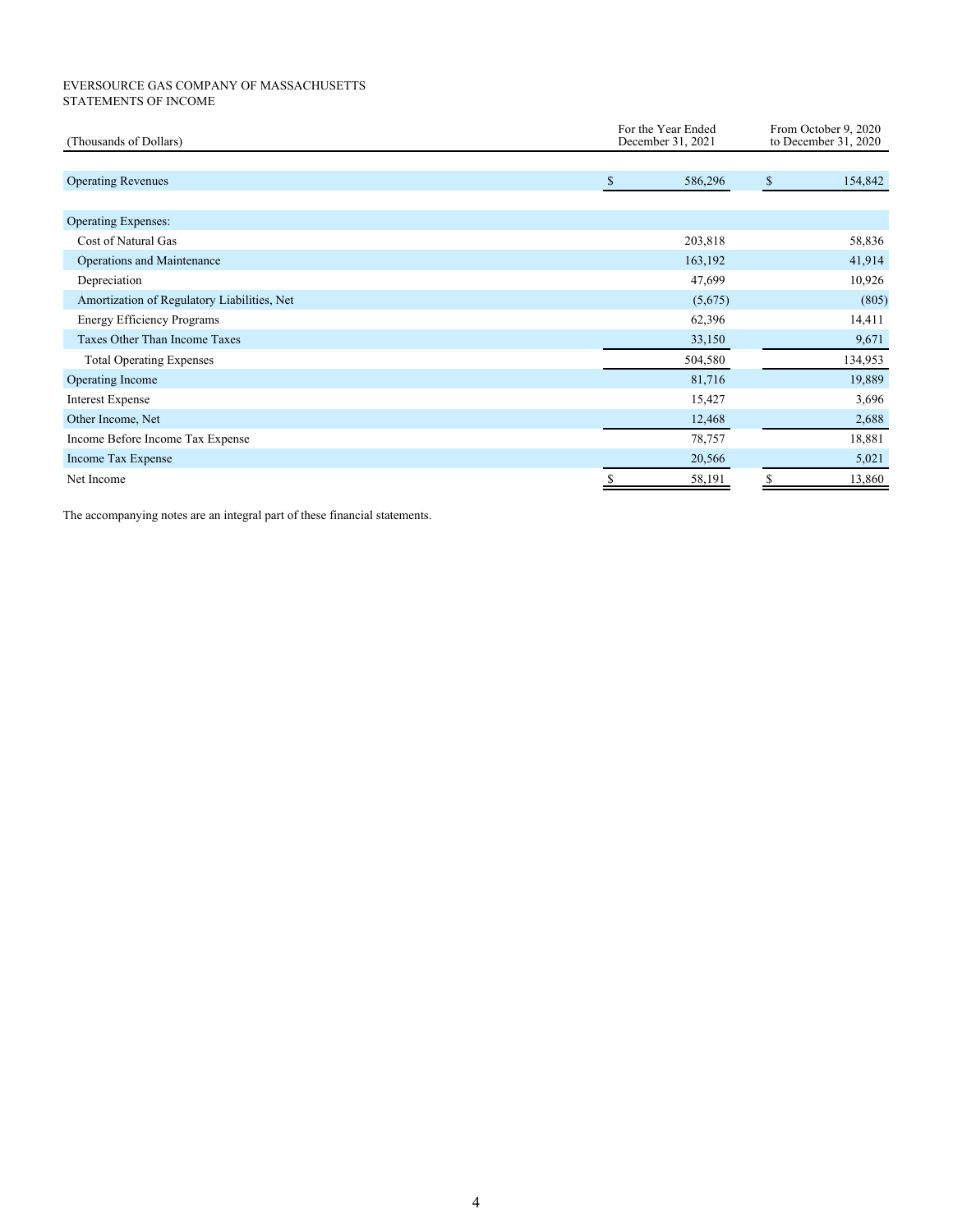#### EVERSOURCE GAS COMPANY OF MASSACHUSETTS STATEMENTS OF COMMON STOCKHOLDER'S EQUITY

|                                                  | Capital<br>Common Stock<br>Surplus. |     |        | Retained  |          |  |           |
|--------------------------------------------------|-------------------------------------|-----|--------|-----------|----------|--|-----------|
| (Thousands of Dollars, Except Stock Information) | Stock                               |     | Amount | Paid In   | Earnings |  | Total     |
| Balance as of October 9, 2020                    | 100                                 | \$. |        | 10        |          |  | 10        |
| Net Income                                       |                                     |     |        |           | 13,860   |  | 13,860    |
| Capital Contributions from Parent                |                                     |     |        | 843,672   |          |  | 843,672   |
| Balance as of December 31, 2020                  | 100                                 |     |        | 843,682   | 13,860   |  | 857,542   |
| Net Income                                       |                                     |     |        |           | 58,191   |  | 58,191    |
| Dividends on Common Stock                        |                                     |     |        |           | (20,700) |  | (20,700)  |
| Return of Capital Contributions from Parent      |                                     |     |        | (176,300) |          |  | (176,300) |
| Balance as of December 31, 2021                  | 100                                 | S   |        | 667,382   | 51,351   |  | 718,733   |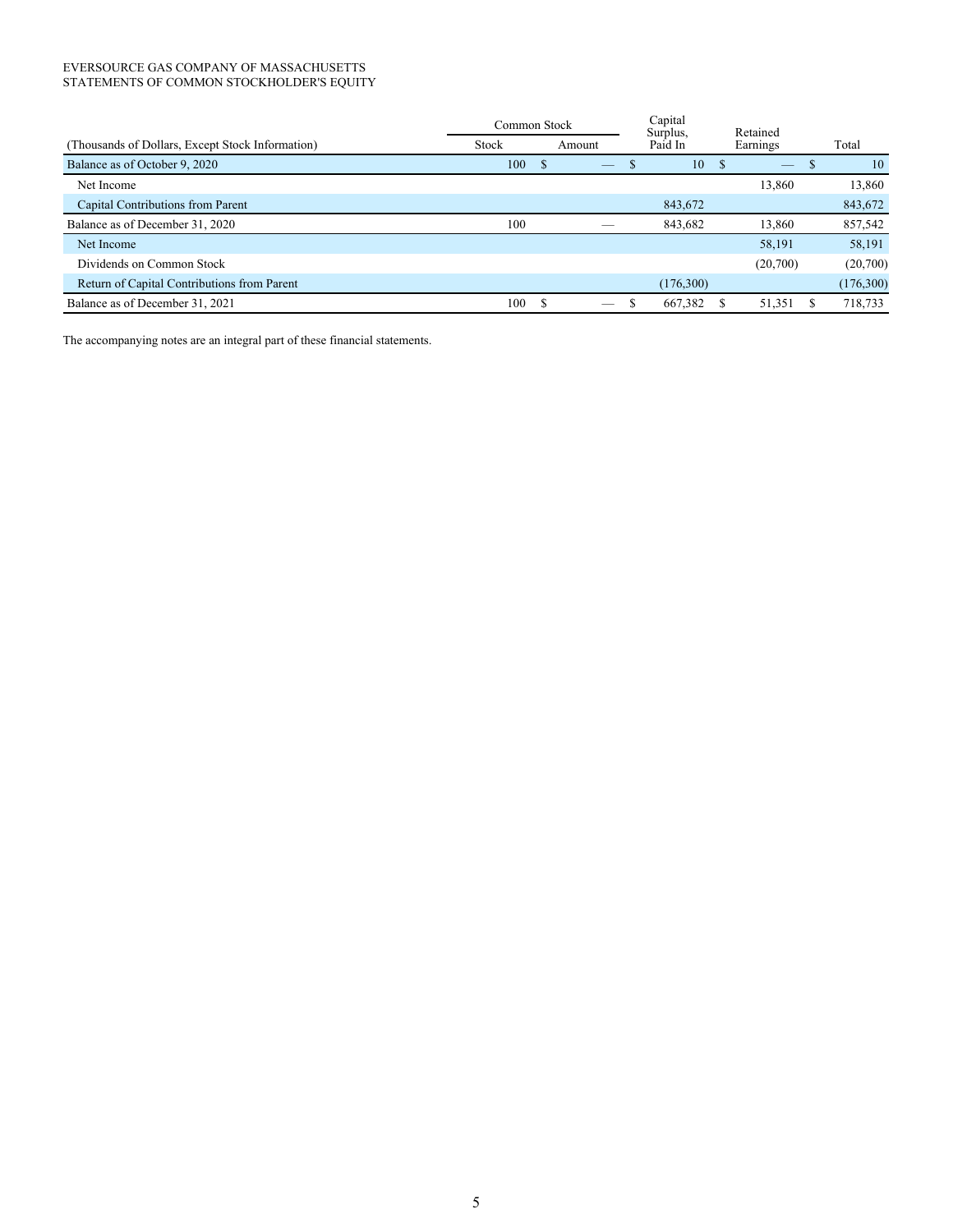#### EVERSOURCE GAS COMPANY OF MASSACHUSETTS STATEMENTS OF CASH FLOWS

| (Thousands of Dollars)                                                                  |             | For the Year Ended<br>December 31, 2021 | From October 9, 2020<br>to December 31, 2020 |           |  |
|-----------------------------------------------------------------------------------------|-------------|-----------------------------------------|----------------------------------------------|-----------|--|
| Operating Activities:                                                                   |             |                                         |                                              |           |  |
| Net Income                                                                              | $\mathbf S$ | 58,191                                  | $\mathbf S$                                  | 13,860    |  |
| Adjustments to Reconcile Net Income to Net Cash Flows Provided by Operating Activities: |             |                                         |                                              |           |  |
| Depreciation                                                                            |             | 47,699                                  |                                              | 10,926    |  |
| Deferred Income Taxes                                                                   |             | 63,199                                  |                                              | (165)     |  |
| Pension and PBOP (Income)/Expense, Net                                                  |             | (4,610)                                 |                                              | 21        |  |
| Amortization of Regulatory Liabilities, Net                                             |             | (5,675)                                 |                                              | (805)     |  |
| Regulatory Overrecoveries, Net                                                          |             | (46,702)                                |                                              | (22, 178) |  |
| Uncollectible Expense                                                                   |             | 5,172                                   |                                              | 3,323     |  |
| Cost of Removal Expenditures                                                            |             | (4,678)                                 |                                              |           |  |
| Other                                                                                   |             | (2,162)                                 |                                              | 7,539     |  |
| Changes in Current Assets and Liabilities:                                              |             |                                         |                                              |           |  |
| Receivables and Unbilled Revenues, Net                                                  |             | (26,763)                                |                                              | (47, 882) |  |
| Fuel, Materials and Supplies                                                            |             | (4,578)                                 |                                              | 144       |  |
| Taxes Receivable/Accrued, Net                                                           |             | (17, 841)                               |                                              | 5,556     |  |
| <b>Accounts Payable</b>                                                                 |             | 22,104                                  |                                              | 48,135    |  |
| Other Current Assets and Liabilities, Net                                               |             | (176)                                   |                                              | (11, 348) |  |
| Net Cash Flows Provided by Operating Activities                                         |             | 83,180                                  |                                              | 7,126     |  |
|                                                                                         |             |                                         |                                              |           |  |
| Investing Activities:                                                                   |             |                                         |                                              |           |  |
| Investments in Property, Plant and Equipment                                            |             | (248, 935)                              |                                              | (30,906)  |  |
| Restricted Cash Acquired from Columbia Gas of Massachusetts                             |             |                                         |                                              | 56,000    |  |
| Net Cash Flows Provided by Investing Activities                                         |             | (248, 935)                              |                                              | 25,094    |  |
|                                                                                         |             |                                         |                                              |           |  |
| Financing Activities:                                                                   |             |                                         |                                              |           |  |
| Cash Dividends on Common Stock                                                          |             | (20,700)                                |                                              |           |  |
| Return of Capital Contributions from Parent                                             |             | (176,300)                               |                                              |           |  |
| Issuance of Long-Term Debt                                                              |             | 550,000                                 |                                              |           |  |
| Increase in Notes Payable to Eversource Parent                                          |             | 125,200                                 |                                              | 11,200    |  |
| Decrease in Notes Payable to Eversource Parent - Long-Term                              |             | (309, 400)                              |                                              |           |  |
| Other Financing Activities                                                              |             | (4,244)                                 |                                              | (671)     |  |
| Net Cash Flows Provided by Financing Activities                                         |             | 164,556                                 |                                              | 10,529    |  |
| Net (Decrease)/Increase in Cash and Restricted Cash                                     |             | (1,199)                                 |                                              | 42,749    |  |
| Cash and Restricted Cash - Beginning of Period                                          |             | 42,749                                  |                                              |           |  |
| Cash and Restricted Cash - End of Period                                                | \$          | 41,550                                  | \$                                           | 42,749    |  |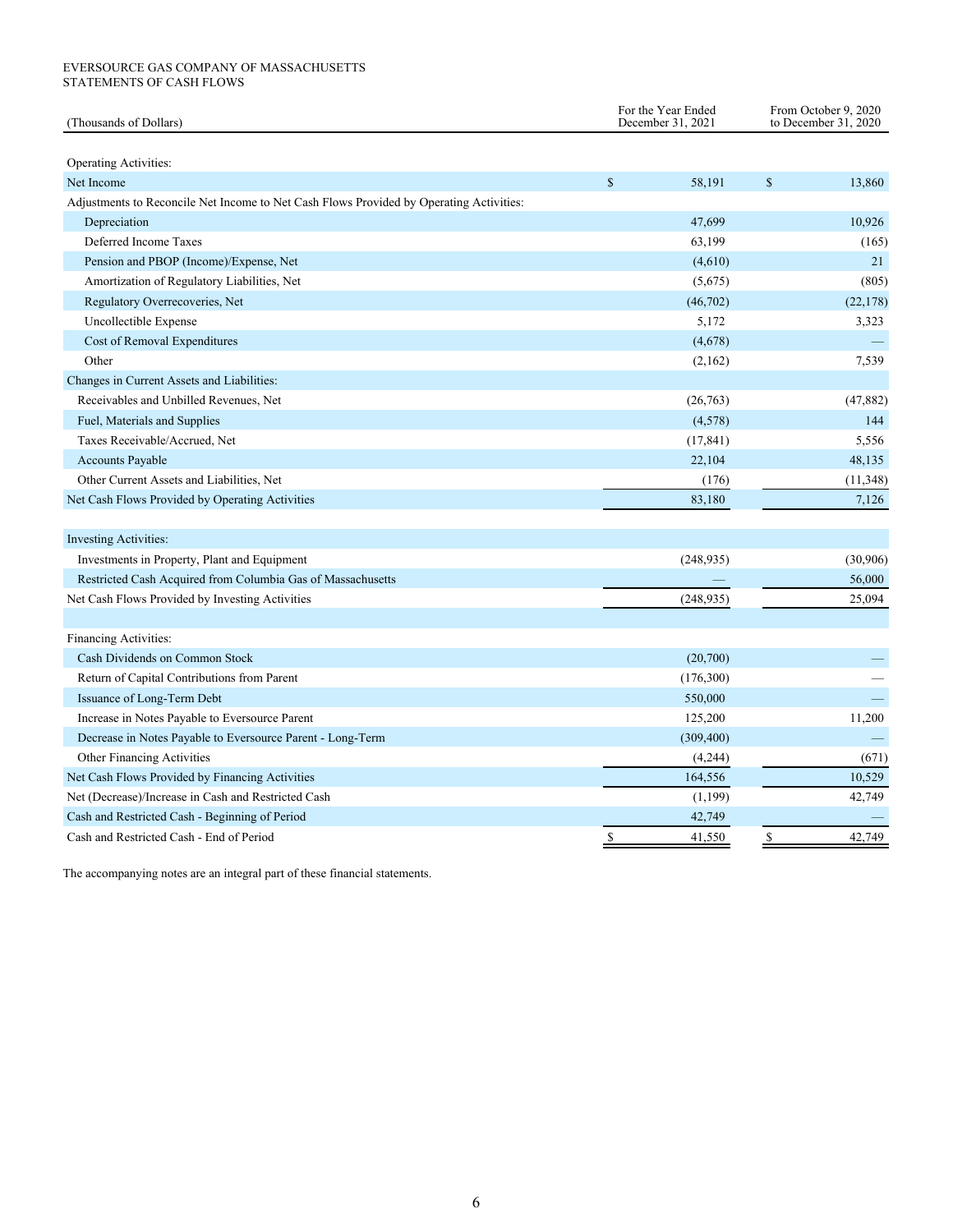#### **EVERSOURCE GAS COMPANY OF MASSACHUSETTS NOTES TO FINANCIAL STATEMENTS AS OF DECEMBER 31, 2021 AND DECEMBER 31, 2020 AND FOR THE YEAR ENDED DECEMBER 31, 2021 AND FOR THE PERIOD FROM OCTOBER 9, 2020 TO DECEMBER 31, 2020**

#### **1. SUMMARY OF SIGNIFICANT ACCOUNTING POLICIES**

#### **A. About Eversource Gas Company of Massachusetts**

#### **General**

Eversource Gas Company of Massachusetts (EGMA or the Company) is a regulated public utility company engaged in the distribution and sale of natural gas to customers throughout Massachusetts. EGMA distributes natural gas to approximately 335,000 customers in 65 communities throughout Massachusetts covering 1,206 square miles. The Company is subject to regulation of the rates it charges its customers, accounting and other matters by the Massachusetts Department of Public Utilities (DPU). EGMA is a wholly-owned subsidiary of Yankee Energy System, Inc., a holding company that is a wholly-owned subsidiary of Eversource Energy (Eversource). EGMA is doing business as Eversource Energy.

EGMA's natural gas business provides non**-**interruptible (firm) natural gas sales and transportation service to eligible retail customers who require a continuous natural gas supply throughout the year, and to customers who choose to purchase natural gas from EGMA. EGMA offers firm transportation service to all customers who purchase natural gas from sources other than EGMA. In addition, EGMA has the ability to offer interruptible transportation and interruptible natural gas sales service to high volume commercial and industrial customers. EGMA can interrupt service to these customers during peak demand periods or at any other time to maintain distribution system integrity.

A portion of the storage of natural gas supply for EGMA during the winter heating season is provided by Hopkinton LNG Corp. (Hopkinton), another wholly-owned subsidiary of Yankee Energy System, Inc. EGMA has access to Hopkinton's storage facilities, including liquefaction and vaporization plants, propane peak shaving plants, and above ground storage tanks in Massachusetts.

#### **Eversource Acquisition of Columbia Gas of Massachusetts and Rate Settlement Agreement**

On October 9, 2020, Eversource acquired certain assets and liabilities that comprised the NiSource Inc. (NiSource) natural gas distribution business in Massachusetts, which was previously doing business as Columbia Gas of Massachusetts (CMA), pursuant to an asset purchase agreement (the Agreement) entered into on February 26, 2020 between Eversource and NiSource. The natural gas distribution assets acquired from CMA were assigned to EGMA. The liquified natural gas (LNG) and liquified petroleum gas (LPG) assets acquired from CMA were assigned to Hopkinton.

The liabilities assumed by Eversource under the Agreement specifically excluded any liabilities (past or future) arising out of, or related to, the fires and explosions that occurred on September 13, 2018 in Lawrence, Andover and North Andover, Massachusetts related to the delivery of natural gas by CMA, including certain subsequent events, all as described and in the DPU's Order on Scope dated December 23, 2019 (D.P.U. 19-141) (the Greater Lawrence Incident or GLI). The liabilities assumed also excluded any further emergency events prior to the closing of the acquisition related to the restoration and reconstruction with respect to the GLI, including any losses arising out of, or related to, any litigation, demand, cause of action, claim, suit, investigation, proceeding, indemnification agreements or rights. Eversource did not assume any of CMA's or NiSource's third party debt obligations or notes payable.

*Rate Settlement Agreement*: On October 7, 2020, the DPU approved a rate settlement agreement with Eversource, EGMA, NiSource, Bay State, the Massachusetts Attorney General's Office, the DOER and the Low-Income Weatherization and Fuel Assistance Program Network, which requested approval of the February 26, 2020 Agreement, as well as a rate stabilization plan, among other items. The settlement agreement included an authorized regulatory ROE of 9.70 percent as of January 1, 2021, a 53.25 percent equity component of its capital structure, and established rate base equal to \$995 million as of the closing on October 9, 2020 for EGMA.

The approved rate stabilization plan includes base distribution rate increases for EGMA of \$13 million on November 1, 2021 and \$10 million on November 1, 2022. The settlement agreement includes two rate base resets during an eight-year rate plan, occurring on November 1, 2024 and November 1, 2027. The two rate base resets adjust distribution rates to account for capital additions (including the roll-in of GSEP capital additions), depreciation expense, property taxes, and return on rate base for capital additions placed into service through December 31, 2023, for the first rate base reset occurring on November 1, 2024, and through December 31, 2026, for the second rate base reset occurring on November 1, 2027. Notwithstanding the two distribution rate increases, the two rate base reset provisions, and potential adjustments for qualifying exogenous events, EGMA agreed not to file for an increase or redesign of distribution base rates effective prior to November 1, 2028.

The settlement agreement also permits EGMA to seek recovery of both transaction and integration costs as a result of the asset acquisition after December 31, 2026, subject to DPU review and approval, and subject to certain conditions, such as demonstrating savings resulting from the acquisition.

Under the terms of the settlement agreement, a portion of the proceeds of the sale due to NiSource was withheld and used to establish an Energy Relief Fund comprised of two components, an Arrearage Forgiveness Fund and a fund which is restricted for energy efficiency and clean energy measures in the Merrimack Valley. As a result, EGMA acquired restricted cash accounts and established a liability totaling \$56.0 million on October 9, 2020. Investing cash outflows on the statement of cash flows for the period October 9, 2020 to December 31, 2020 reflects the restricted cash funds acquired from NiSource. As of both December 31, 2021 and 2020, restricted cash and the corresponding liability on the balance sheets totaled \$41.5 million.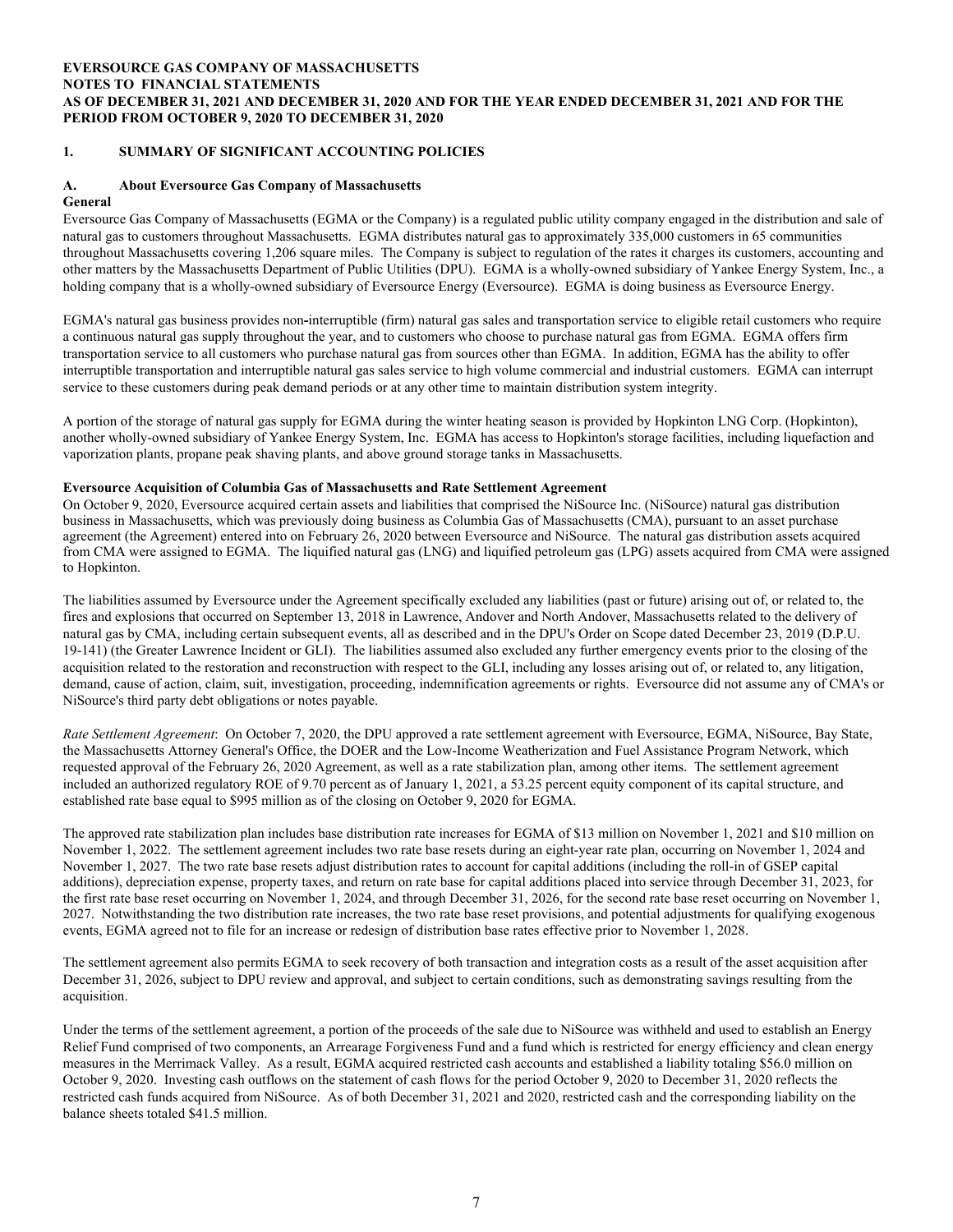#### **B. Basis of Presentation**

The preparation of the financial statements in conformity with accounting principles generally accepted in the United States of America (GAAP) requires management to make estimates and assumptions that affect the reported amounts of assets and liabilities and the disclosure of contingent liabilities as of the date of the financial statements and the reported amounts of revenues and expenses during the reporting period. Actual results could differ from those estimates.

EGMA is subject to rate-regulation that is based on cost recovery and meets the criteria for application of accounting guidance for entities with rate-regulated operations, which considers the effect of regulation on the differences in the timing of the recognition of certain revenues and expenses from those of other businesses and industries. See Note 2, "Regulatory Accounting," for further information.

Effective October 9, 2020, EGMA has a DPU-approved gas service agreement with Hopkinton for firm underground storage and storage capacity entitlements. NSTAR Gas and EGMA are Hopkinton's only two customers and bear the risk of financial losses to which Hopkinton could be exposed. Operating costs and commodity costs are incurred by Hopkinton on an aggregated basis for NSTAR Gas and EGMA and allocated to each customer on a volumetric basis; 3.5 BcF facilities serve NSTAR Gas and 1.9 BcF facilities serve EGMA. Collectively, NSTAR Gas and EGMA are entitled to 100 percent of the aggregate capacity of the Hopkinton facilities, and are charged for the costs associated with planned capital expenditures at the Hopkinton facilities. As a related party group, NSTAR Gas and EGMA together meet the characteristics of a primary beneficiary, as the power to direct the activities of Hopkinton that most significantly impact its economic performance is shared. In accordance with the consolidation accounting guidance, the party within a related party group that is most closely associated with the VIE is the primary beneficiary. As NSTAR Gas incurs more of the costs of Hopkinton's facilities and receives more of the facilities' output, its activities with Hopkinton are more significant and therefore NSTAR Gas is the primary beneficiary and not EGMA. EGMA recorded these affiliate costs related to its contract with Hopkinton of \$7.9 million and \$0.2 million for the year ended December 31, 2021 and for the period from October 9, 2020 to December 31, 2020, respectively. These costs are classified as Cost of Natural Gas on the statements of income.

COVID-19 has adversely affected customers, workers and the U.S. economy. We provide a critical service to our customers and have taken extensive measures to maintain its safety and reliability. We continue to address the impacts of the COVID-19 pandemic and how the related developments affect EGMA. We have not experienced significant impacts directly related to the pandemic that have materially affected our current operations, our workforce, or results of operations. The extent of the impact to us in the future will vary and depend on the duration, scope and severity of the pandemic and the resulting impact on economic, health care and capital market conditions. The future impact will also depend on the outcome of future proceedings before our state regulatory commission to recover our incremental costs associated with COVID-19, which include uncollectible customer receivable expenses. See Note 1E, "Summary of Significant Accounting Policies - Allowance for Uncollectible Accounts," for an evaluation of the allowance for doubtful accounts as of December 31, 2021 in light of the COVID-19 pandemic.

EGMA evaluates events and transactions that occur after the balance sheet date but before financial statements are available to be issued and recognizes in the financial statements the effects of all subsequent events that provide additional information about conditions that existed as of the balance sheet date. EGMA discloses, but does not recognize, in the financial statements subsequent events that provide information about the conditions that arose after the balance sheet date but before the financial statements are available to be issued. In preparing the financial statements, EGMA has evaluated events subsequent to December 31, 2021 through the date the financial statements were available to be issued, March 30, 2022. These financial statements include all necessary adjustments and disclosures resulting from this evaluation.

#### **C. Accounting Standards**

*Accounting Standards Recently Adopted:* On January 1, 2021, the Company adopted Accounting Standards Update (ASU) 2019-12, *Income Taxes (Topic 740) - Simplifying the Accounting for Income Taxes*, which eliminates certain exceptions to the general principles of current income tax guidance in ASC 740 and simplifies and improves consistency in application of that income tax guidance through clarifications of and amendments to ASC 740. The ASU did not have a material impact on the financial statements.

#### **D. Cash**

Cash includes cash on hand. At the end of each reporting period, any overdraft amounts are reclassified from Cash to Accounts Payable on the balance sheets.

#### **E. Allowance for Uncollectible Accounts**

Receivables, Net on the balance sheets primarily includes trade receivables from retail customers, wholesale market sales, and other miscellaneous receivables. There is no material concentration of receivables. Receivables are recorded at amortized cost, net of a credit loss provision (or allowance for uncollectible accounts).

Receivables are presented net of expected credit losses at estimated net realizable value by maintaining an allowance for uncollectible accounts. The current expected credit loss (CECL) model is applied to receivables for purposes of calculating the allowance for uncollectible accounts. This model is based on expected losses and results in the recognition of estimated expected credit losses, including uncollectible amounts for both billed and unbilled revenues, over the life of the receivable at the time a receivable is recorded.

The allowance for uncollectible accounts is determined based upon a variety of judgments and factors, including the application of an estimated uncollectible percentage to each receivable aging category. Factors in determining credit loss include historical collection, write-off experience, and management's assessment of collectability from customers, including current conditions, reasonable forecasts, and expectations of future collectability and collection efforts. Management continuously assesses the collectability of receivables and adjusts estimates based on actual experience and future expectations based on economic indicators, collection efforts and other factors. Management also monitors the aging analysis of receivables to determine if there are changes in the collections of accounts receivable. Receivable balances are written off against the allowance for uncollectible accounts when the customer accounts are no longer in service and these balances are deemed to be uncollectible.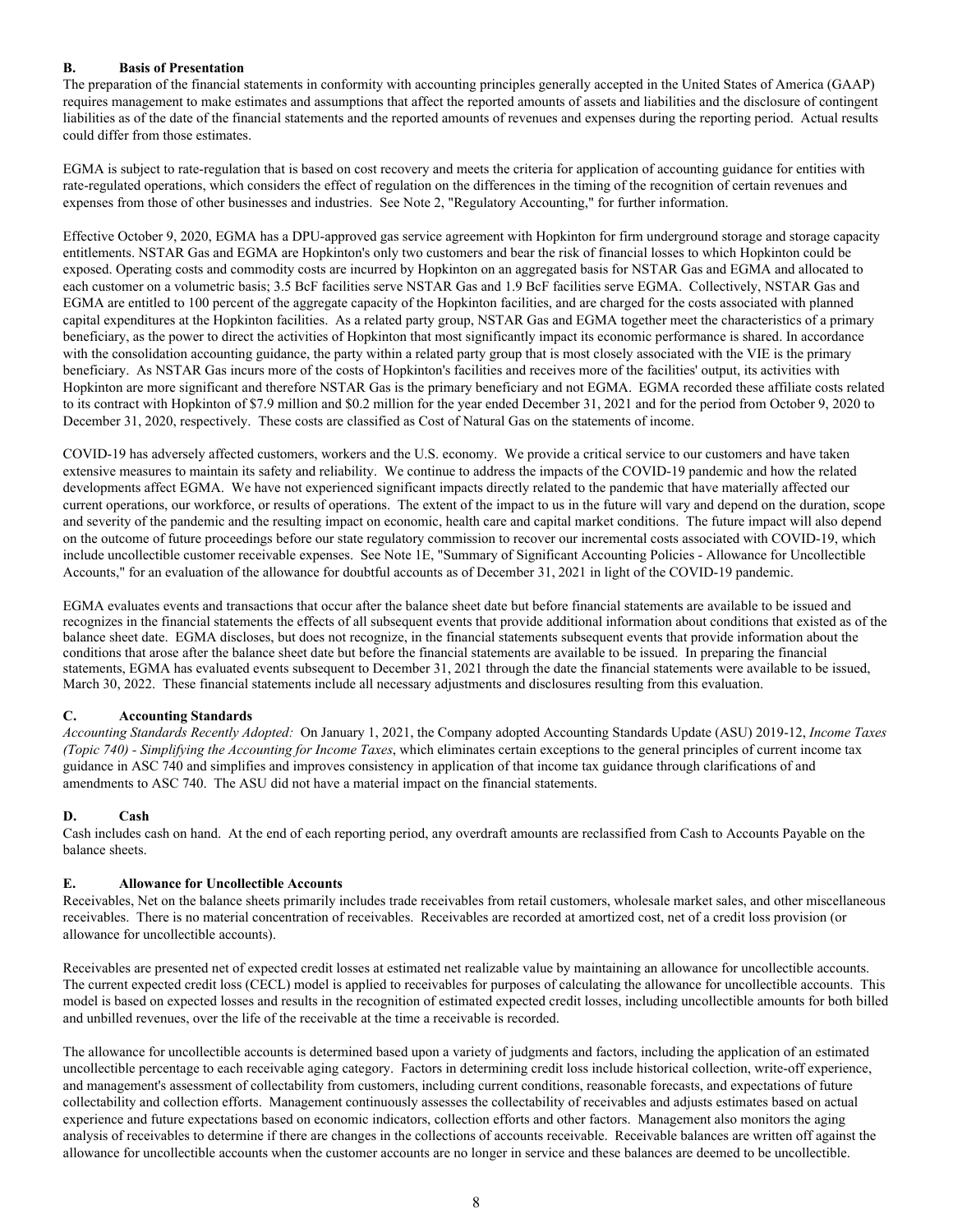As of December 31, 2021, management evaluated the adequacy of the allowance for uncollectible accounts in light of the evolving COVID-19 pandemic. This evaluation included an analysis of collection and customer payment trends, economic conditions, delinquency statistics, agingbased quantitative assessments, the impact on residential customer bills because of energy usage and change in rates, flexible payment plans and financial hardship arrearage management programs being offered to customers, and COVID-19 developments, including any potential federal governmental pandemic relief programs and the expansion of unemployment benefit initiatives, which help to mitigate the potential for increasing customer account delinquencies. Additionally, management considered past economic declines and corresponding uncollectible reserves as part of the current assessment.

This evaluation has shown that EGMA has experienced an increase in aged receivables and lower cash collections from customers because of the length of the moratorium on disconnections and the economic slowdown resulting from the COVID-19 pandemic. The moratorium on disconnections of commercial customers and residential customers ended in September 2020 and July 2021, respectively. Disconnection activities have largely resumed after these moratoria have expired, which has resulted in recent improved collection experience, more customers applying for, and receiving, hardship status, and higher write-offs of aged receivable amounts. As of December 31, 2021 and 2020, the total amounts incurred as a result of COVID-19 included in the allowance for uncollectible accounts was \$12.8 million and \$6.1 million, respectively. The COVID-19 related uncollectible amounts were deferred either as incremental regulatory costs or deferred through an existing regulatory tracking mechanism that recovers uncollectible natural gas supply costs, as management believes it is probable that these costs will ultimately be recovered from customers in rates.

Management concluded that the reserve balance adequately reflected the collection risk and net realizable value for EGMA's receivables. Management will continue to evaluate the adequacy of the uncollectible allowance in future reporting periods based on an ongoing assessment of accounts receivable collections, delinquency statistics, and analysis of aging-based quantitative assessments.

The DPU allows EGMA to recover in rates amounts associated with certain uncollectible hardship accounts receivable. These uncollectible hardship customer account balances are included in Regulatory Assets or Other Long-Term Assets on the balance sheets. Hardship customers are protected from shut-off in certain circumstances, and historical collection experience has reflected a higher default risk as compared to the rest of the receivable population. Management uses a higher credit risk profile for this pool of trade receivables as compared to non-hardship receivables. The allowance for uncollectible hardship accounts is included in the total uncollectible allowance balance.

The total allowance for uncollectible accounts is included in Receivables, Net on the balance sheets. The activity in the allowance for uncollectible accounts by portfolio segment for the year ended December 31, 2021 and for the period from October 9, 2020 to December 31, 2020 is as follows:

|                                             | For the Year Ended December 31, 2021 |                      |  |                                                              |  |                                  | From October 9, 2020 to December 31, 2020 |                                                              |                                  |
|---------------------------------------------|--------------------------------------|----------------------|--|--------------------------------------------------------------|--|----------------------------------|-------------------------------------------|--------------------------------------------------------------|----------------------------------|
| (Millions of Dollars)                       |                                      | Hardship<br>Accounts |  | <b>Retail (Non-</b><br>Hardship),<br>Wholesale,<br>and Other |  | <b>Total</b><br><b>Allowance</b> | Hardship<br>Accounts                      | <b>Retail (Non-</b><br>Hardship),<br>Wholesale.<br>and Other | <b>Total</b><br><b>Allowance</b> |
| <b>Beginning Balance</b>                    |                                      |                      |  | 5.1                                                          |  | 5.1                              |                                           |                                                              |                                  |
| Uncollectible Expense                       |                                      |                      |  | 5.2                                                          |  | 5.2                              |                                           | 3.3                                                          | 3.3                              |
| Uncollectible Costs Deferred <sup>(1)</sup> |                                      | 2.0                  |  | 10.0                                                         |  | 12.0                             |                                           | 1.8                                                          | 1.8                              |
| <b>Ending Balance</b>                       |                                      | 2.0                  |  | 20.3                                                         |  | 22.3                             |                                           |                                                              |                                  |

<sup>(1)</sup> These expected credit losses are deferred as regulatory costs on the balance sheets, as these amounts are ultimately recovered in rates. Amounts include uncollectible costs for hardship accounts and other customer receivables, including uncollectible amounts related to COVID-19 and uncollectible natural gas supply costs.

#### **F. Fuel, Materials and Supplies**

Fuel, Materials and Supplies include natural gas purchased for delivery to customers and materials and supplies purchased primarily for construction or operation and maintenance purposes. Included in Fuel, Materials and Supplies on the balance sheets as of December 31, 2021 and 2020 were \$18.3 million and \$13.7 million, respectively, of natural gas inventory, and \$0.9 million of materials and supplies for each year. Inventory is valued at the lower of cost or net realizable value.

#### **G. Fair Value Measurements**

Fair value measurement guidance is applied to valuations of the investments used to calculate the funded status of pension and postretirement benefits other than pension (PBOP) plans, the nonrecurring fair value measurements of nonfinancial assets such as asset retirement obligations (AROs), and the estimated fair value of long-term debt.

*Fair Value Hierarchy:* In measuring fair value, the Company uses observable market data when available in order to minimize the use of unobservable inputs. Inputs used in fair value measurements are categorized into three fair value hierarchy levels for disclosure purposes. The entire fair value measurement is categorized based on the lowest level of input that is significant to the fair value measurement. The Company evaluates the classification of assets and liabilities measured at fair value on a quarterly basis. The levels of the fair value hierarchy are described below:

Level 1 - Inputs are quoted prices (unadjusted) in active markets for identical assets or liabilities as of the reporting date. Active markets are those in which transactions for the asset or liability occur in sufficient frequency and volume to provide pricing information on an ongoing basis.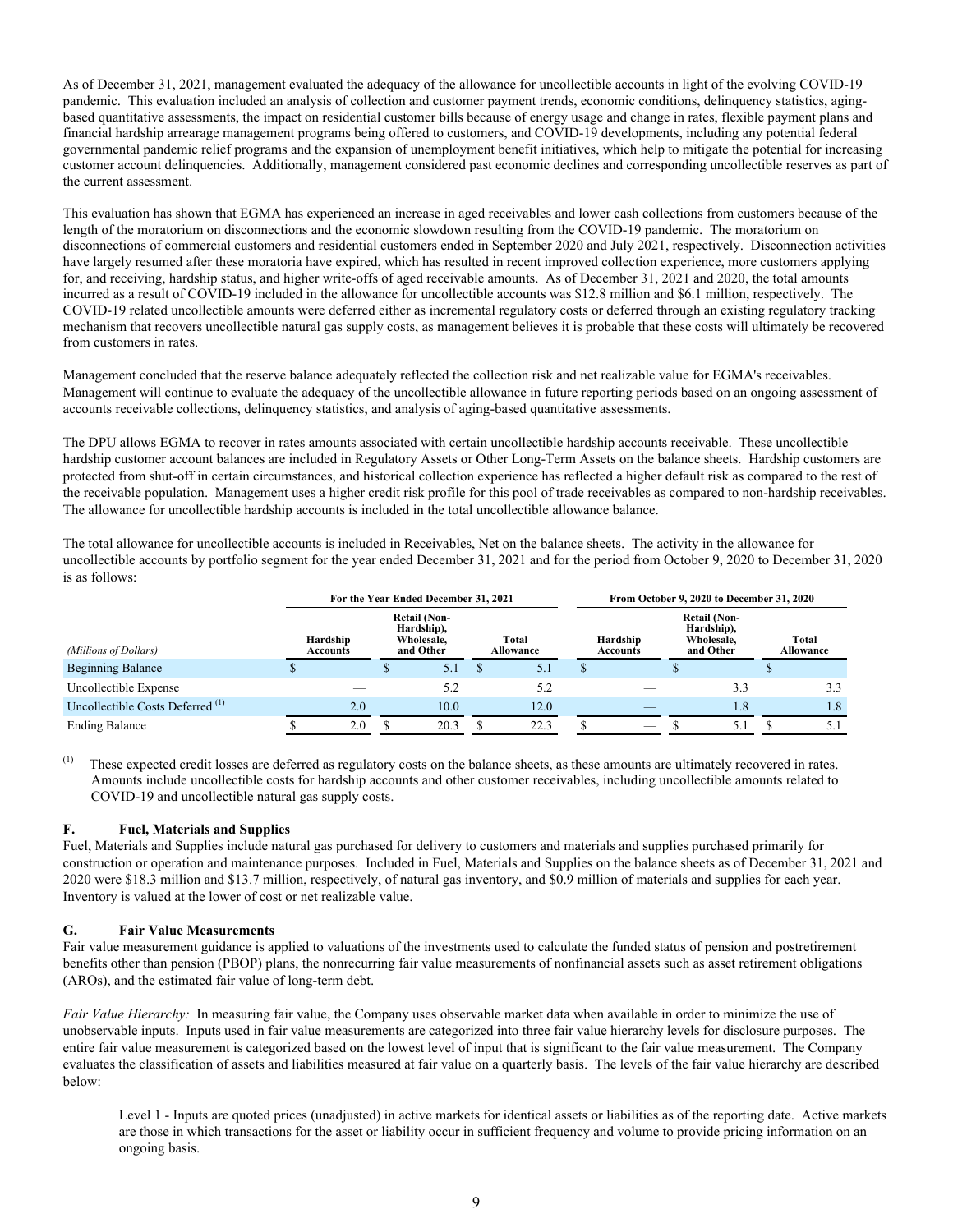Level 2 - Inputs are quoted prices for similar instruments in active markets, quoted prices for identical or similar instruments in markets that are not active, and model-derived valuations in which all significant inputs are observable.

Level 3 - Quoted market prices are not available. Fair value is derived from valuation techniques in which one or more significant inputs or assumptions are unobservable. Where possible, valuation techniques incorporate observable market inputs that can be validated to external sources such as industry exchanges.

Uncategorized - Investments that are measured at net asset value are not categorized within the fair value hierarchy.

*Determination of Fair Value:* The valuation techniques and inputs used in the Company's fair value measurements are described in Note 4, "Asset Retirement Obligations," and Note 11, "Fair Value of Financial Instruments," to the financial statements.

#### **H. Allowance for Funds Used During Construction**

Allowance for funds used during construction (AFUDC) represents the cost of borrowed and equity funds used to finance construction and is included in the cost of plant on the balance sheets. The portion of AFUDC attributable to borrowed funds is recorded as a reduction of Interest Expense, and the AFUDC related to equity funds is recorded as Other Income, Net on the statements of income. AFUDC costs are recovered from customers over the service life of the related plant in the form of increased revenue collected as a result of higher depreciation expense. For the year ended December 31, 2021, AFUDC costs included borrowed funds of \$0.5 million and equity funds of \$3.0 million. For the period from October 9, 2020 to December 31, 2020, AFUDC costs included equity funds of \$1.0 million.

EGMA's average AFUDC rate is based on a Federal Energy Regulatory Commission prescribed formula using the cost of a company's short-term financings and capitalization (long-term debt and common equity), as appropriate. The average rate is applied to average eligible construction work in progress amounts to calculate AFUDC. The average AFUDC rates for the year ended December 31, 2021 and for the period from October 9, 2020 to December 31, 2020 were 6.0 percent and 6.5 percent, respectively.

#### **I. Other Income, Net**

Items included within Other Income, Net on the statements of income primarily consist of the non-service related components of pension, SERP and PBOP benefit plan costs, AFUDC related to equity funds and interest income. For further information on AFUDC related to equity funds, see Note 1H, "Summary of Significant Accounting Policies - Allowance for Funds Used During Construction," to the financial statements.

#### **J. Supplemental Cash Flow Information**

| (Millions of Dollars)                                | As of and For the Year<br><b>Ended December 31, 2021</b> |   | As of and For the Period<br>from October 9, 2020 to<br><b>December 31, 2020</b> |
|------------------------------------------------------|----------------------------------------------------------|---|---------------------------------------------------------------------------------|
| Cash Paid/(Received) During the Year For:            |                                                          |   |                                                                                 |
| Interest, Net of Amounts Capitalized                 | 12.0                                                     | S | 3.6                                                                             |
| <b>Income Taxes</b>                                  | (24.6)                                                   |   |                                                                                 |
| Non-Cash Investing Activities:                       |                                                          |   |                                                                                 |
| Plant Additions Included in Accounts Payable (As of) | 28.0                                                     |   | 10.6                                                                            |

The following table reconciles cash as reported on the balance sheets to the cash and restricted cash balance as reported on the statements of cash flows:

|                                                                                | As of December 31, |      |  |      |  |  |
|--------------------------------------------------------------------------------|--------------------|------|--|------|--|--|
| (Millions of Dollars)                                                          |                    | 2021 |  | 2020 |  |  |
| Cash as reported on the Balance Sheets                                         |                    |      |  |      |  |  |
| <b>Restricted Cash</b>                                                         |                    | 41.5 |  |      |  |  |
| Cash and Restricted Cash as reported on the<br><b>Statements of Cash Flows</b> |                    |      |  |      |  |  |

Restricted cash includes \$41.5 million related to an Energy Relief Fund for energy efficiency and clean energy measures in the Merrimack Valley, and an additional energy efficiency program established under the terms of the EGMA 2020 settlement agreement. As of December 31, 2021, \$5.6 million of the restricted cash is recorded in Prepayments and Other Current Assets and \$35.9 million is recorded as long-term. EGMA has established a liability for the funding of the \$41.5 million obligation, of which the \$35.9 million long-term portion is recorded in Other Long-Term Liabilities on the balance sheets.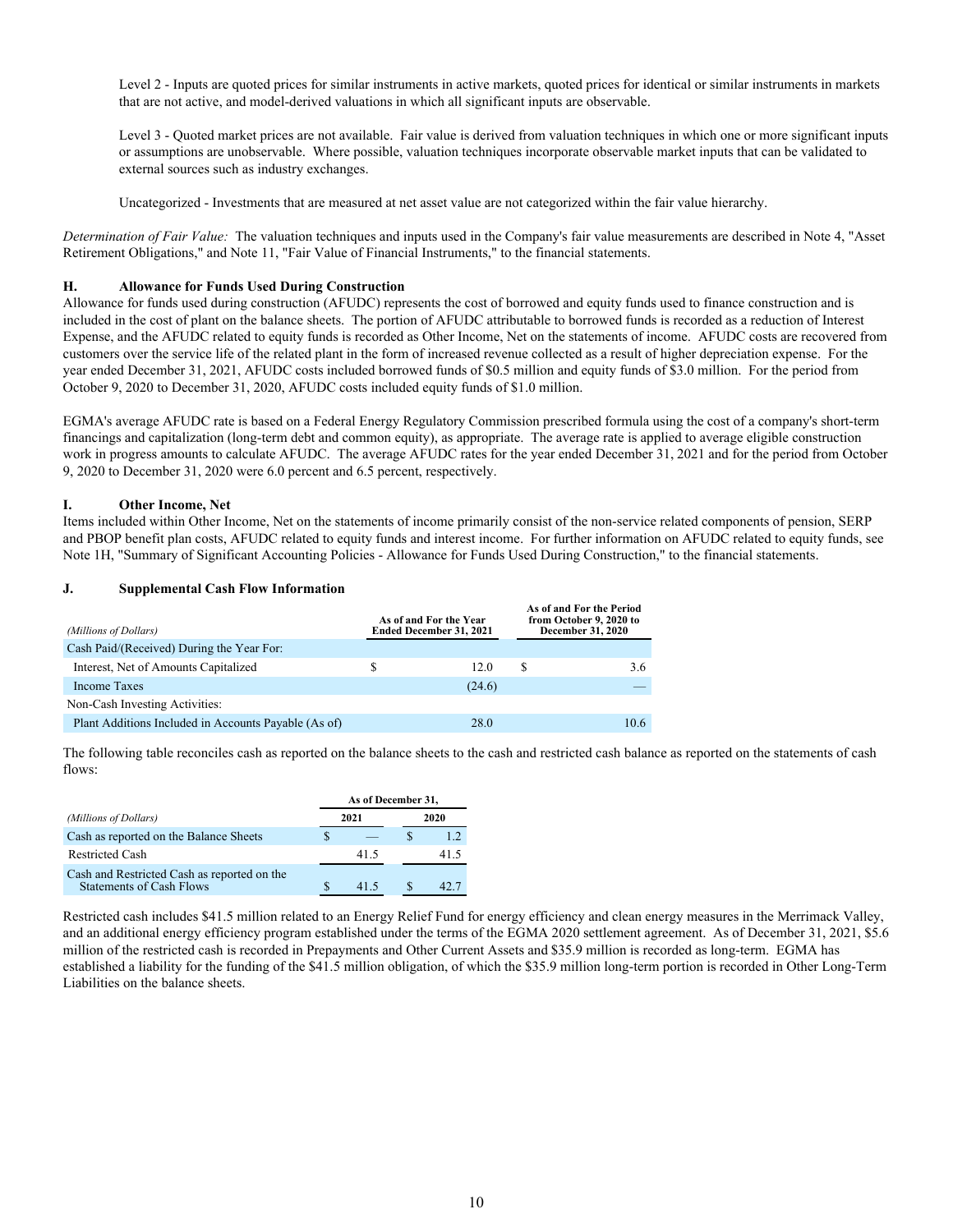#### **K. Related Parties**

Eversource Energy Service Company (Eversource Service), a service company subsidiary of Eversource, provides centralized accounting, administrative, engineering, financial, information technology, legal, operational, planning, purchasing, tax, and other services to EGMA. In addition, EGMA incurs costs associated with leases entered into by affiliated Eversource subsidiaries, including Eversource Service, The Rocky River Realty Company and NSTAR Electric Company, for the use of office space, service centers, vehicles, information technology and office equipment. All of the aforementioned costs incurred by EGMA are in the ordinary course of business.

Also in the ordinary course of business, EGMA purchases natural gas transmission services from the Enbridge, Inc. natural gas pipeline project, in which Eversource parent holds an equity ownership interest. These affiliate transaction costs were \$15.0 million and \$3.4 million for the year ended December 31, 2021 and for the period from October 9, 2020 to December 31, 2020, respectively, and are classified as Cost of Natural Gas on the statements of income.

Included in the balance sheets as of December 31, 2021 and 2020 were Accounts Receivable from Affiliated Companies and Accounts Payable to Affiliated Companies related to transactions between EGMA and other subsidiaries that are wholly-owned by Eversource.

#### **L. Goodwill**

As a result of Eversource's October 9, 2020 acquisition of CMA, goodwill of \$51.9 million was recorded on the balance sheet. The goodwill amount recognized was the excess of Eversource's purchase price of CMA over the estimated fair values of the CMA assets acquired and liabilities assumed. This goodwill is not being recovered from EGMA's customers. Goodwill is not subject to amortization but is subject to a fair valuebased assessment for impairment at least annually and whenever facts or circumstances indicate that there may be an impairment.

#### **2. REGULATORY ACCOUNTING**

EGMA is subject to rate regulation that is based on cost recovery and meets the criteria for application of accounting guidance for rate-regulated operations, which considers the effect of regulation on the timing of the recognition of certain revenues and expenses. EGMA's financial statements reflect the effects of the rate-making process. The rates charged to customers are designed to collect the Company's costs to provide service, plus a return on investment.

The application of accounting guidance for rate-regulated enterprises results in recording regulatory assets and liabilities. Regulatory assets represent the deferral of incurred costs that are probable of future recovery in customer rates. Regulatory assets are amortized as the incurred costs are recovered through customer rates. Regulatory liabilities represent either revenues received from customers to fund expected costs that have not yet been incurred or probable future refunds to customers.

Management believes it is probable that the Company will recover its investment in long-lived assets and the regulatory assets that have been recorded. If management were to determine that it could no longer apply the accounting guidance applicable to rate-regulated enterprises, or if management could not conclude it is probable that costs would be recovered from customers in future rates, the applicable costs would be charged to net income in the period in which the determination is made.

*Regulatory Assets:* The components of regulatory assets were as follows:

|                                          | As of December 31, |       |      |       |  |  |  |  |
|------------------------------------------|--------------------|-------|------|-------|--|--|--|--|
| (Millions of Dollars)                    |                    | 2021  | 2020 |       |  |  |  |  |
| <b>Regulatory Tracker Mechanisms</b>     | S                  | 151.0 | S    | 91.3  |  |  |  |  |
| <b>Environmental Remediation Costs</b>   |                    | 31.3  |      | 31.9  |  |  |  |  |
| <b>Benefit Costs</b>                     |                    | 7.1   |      | 28.8  |  |  |  |  |
| Asset Retirement Obligations             |                    | 2.0   |      | 9.7   |  |  |  |  |
| <b>Other Regulatory Assets</b>           |                    | 11.1  |      | 5.8   |  |  |  |  |
| <b>Total Regulatory Assets</b>           |                    | 202.5 |      | 167.5 |  |  |  |  |
| Less: Current Portion                    |                    | 156.5 |      | 93.6  |  |  |  |  |
| <b>Total Long-Term Regulatory Assets</b> | S                  | 46.0  | S    | 73.9  |  |  |  |  |

Regulatory Tracker Mechanisms: EGMA's approved rates are designed to recover its costs incurred to provide service to customers. EGMA recovers certain of its costs on a fully-reconciling basis through DPU-approved tracking mechanisms. The difference between the costs incurred (or the rate recovery allowed) and the actual revenues are recorded as regulatory assets (for undercollections) or as regulatory liabilities (for overcollections) to be included in future customer rates each year. Carrying charges are recovered in rates on all material regulatory tracker mechanisms. EGMA recovers, on a fully-reconciling basis, the costs associated with the procurement of natural gas for its firm and seasonal customers, infrastructure improvements, energy efficiency programs, and qualified pension and PBOP expenses through rate reconciling mechanisms.

EGMA has a DPU-approved revenue decoupling mechanism. Distribution revenues are decoupled from customer sales volumes, where applicable, which breaks the relationship between sales volumes and revenues. EGMA reconciles its annual base distribution rate recovery amount to the pre-established level of baseline distribution delivery service revenues. Any difference between the allowed level of distribution revenue and the actual amount realized during the reconciliation period is adjusted through rates in the following period.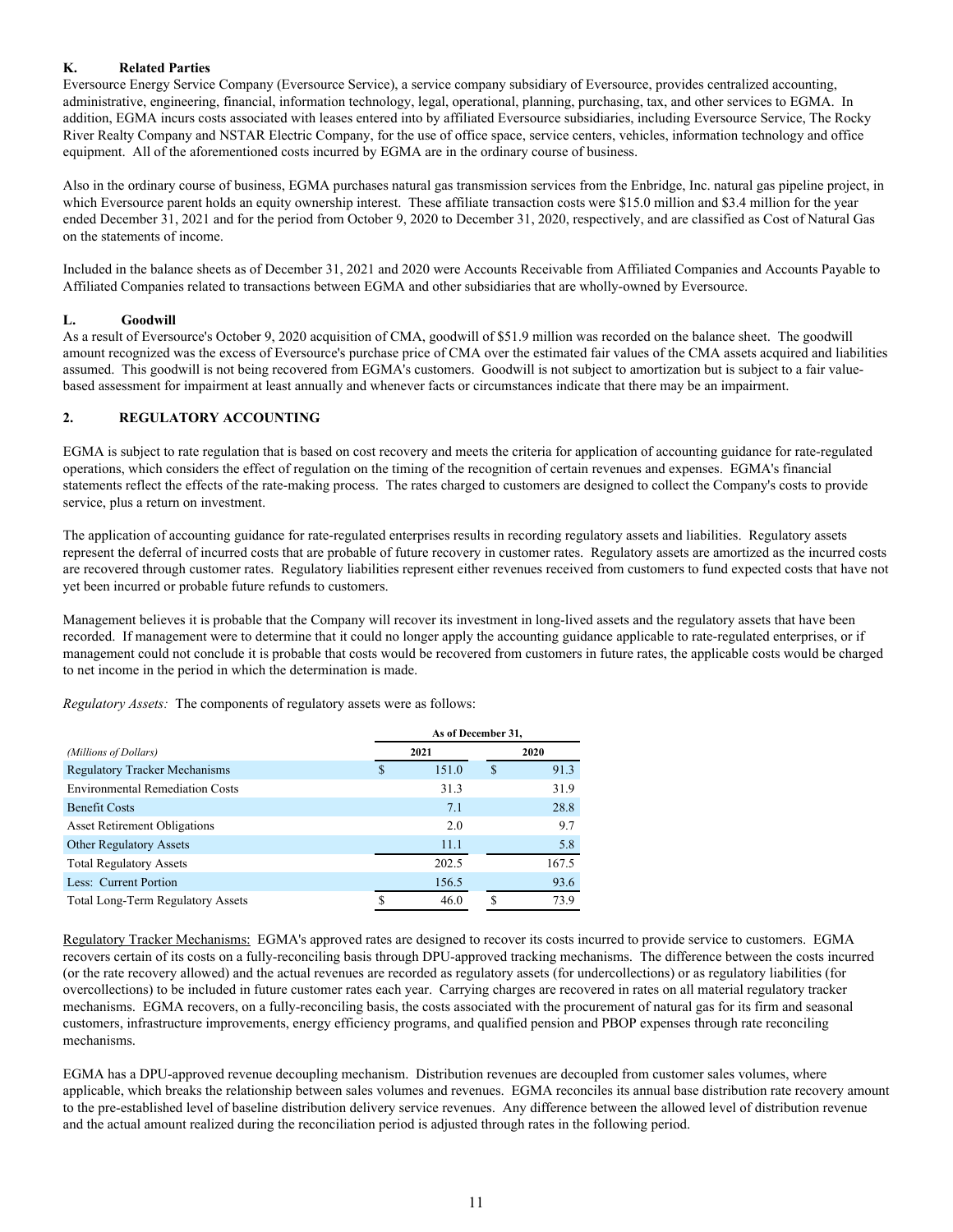Environmental Remediation Costs:Recoverable costs associated with the remediation of environmental sites are recorded as regulatory assets in accordance with DPU regulation. These costs do not earn a return. For further information, see Note 9A, "Commitments and Contingencies - Environmental Matters," to the financial statements.

Benefit Costs: EGMA participates in Eversource's Pension and PBOP Plans, which are accounted for in accordance with accounting guidance on defined benefit pension and other PBOP plans. The liability (or asset) recorded by EGMA to recognize the funded status of the retiree benefit plans is offset by a regulatory asset (or offset by a regulatory liability in the case of a benefit plan asset) in lieu of a charge to Accumulated Other Comprehensive Income, reflecting ultimate recovery from (or refund to) customers through rates. The regulatory asset (or regulatory liability) is amortized as the actuarial gains and losses are amortized to net periodic benefit cost for the pension and PBOP plans. All amounts are remeasured annually. As these regulatory assets or regulatory liabilities do not represent a cash outlay for EGMA, no carrying charge is recovered from customers.

EGMA recovers qualified pension and PBOP expenses related to its operations through a rate reconciling mechanism that fully tracks the change in net pension and PBOP expenses each year.

Asset Retirement Obligations:The costs associated with the depreciation of EGMA's ARO assets and accretion of the ARO liabilities are recorded as regulatory assets in accordance with regulatory accounting guidance. EGMA's ARO assets, regulatory assets, and ARO liabilities offset and are excluded from rate base. These costs are being recovered over the life of the underlying property, plant and equipment.

*Regulatory Costs in Other Long-Term Assets:* EGMA had \$24.6 million and \$20.2 million of additional regulatory costs as of December 31, 2021 and 2020, respectively, that were included in Other Long-Term Assets on the balance sheets. These amounts represent incurred costs for which recovery has not yet been specifically approved by the DPU. However, based on regulatory policies or past precedent on similar costs, management believes it is probable that these costs will ultimately be approved and recovered from customers in rates. As of December 31, 2021 and 2020, these regulatory costs included net incremental COVID-19 related costs deferred of \$7.7 million and \$3.8 million, respectively, and related to deferred non-tracked uncollectible expense.

*Regulatory Liabilities:* The components of regulatory liabilities were as follows:

|                                               | As of December 31, |       |   |       |  |  |
|-----------------------------------------------|--------------------|-------|---|-------|--|--|
| (Millions of Dollars)                         |                    | 2021  |   | 2020  |  |  |
| <b>Acquired Regulatory Liabilities</b>        | <b>S</b>           | 125.5 | S | 131.1 |  |  |
| Cost of Removal                               |                    | 12.4  |   | 2.8   |  |  |
| <b>Benefit Costs</b>                          |                    | 7.6   |   |       |  |  |
| Other Regulatory Liabilities                  |                    | 4.2   |   |       |  |  |
| <b>Total Regulatory Liabilities</b>           |                    | 149.7 |   | 133.9 |  |  |
| Less: Current Portion                         |                    | 12.7  |   | 7.7   |  |  |
| <b>Total Long-Term Regulatory Liabilities</b> | S                  | 137.0 | S | 126.2 |  |  |

Acquired Regulatory Liabilities: As a result of the 2020 DPU-approved rate settlement agreement and the CMA asset acquisition on October 9, 2020, EGMA established a regulatory liability to continue to refund the same amount to customers post-acquisition that CMA was previously refunding to customers prior to acquisition. The amount also includes a future refund to customers for CMA's overcollection of the lower income tax rate beginning in 2018.

Cost of Removal: EGMA currently recovers amounts in rates for future costs of removal of plant assets over the lives of the assets. The estimated cost to remove utility assets from service is recognized as a component of depreciation expense, and the cumulative amount collected from customers but not yet expended is recognized as a regulatory liability.

#### *Recent Regulatory Developments*:

EGMA Distribution Rates and Mitigation Filings: As established in the October 7, 2020 EGMA Rate Settlement Agreement, EGMA filed for its first base distribution rate increase on September 17, 2021, for rates effective November 1, 2021. Subsequent to this base distribution rate filing, on October 6, 2021, EGMA made a filing with the DPU to defer recovery of certain costs for the purpose of mitigating November 1, 2021 bill impacts associated with the new delivery rates as a result of increases in natural gas supply costs, thereby providing rate relief to customers. These adjustments to rates do not impact the recovery of costs, only the timing of when the costs are collected in rates. For EGMA, these adjustments represent the delayed recovery of certain prior period under-collections totaling \$19.7 million. These under-collections will begin collection on November 1, 2022. The DPU also approved a \$13 million increase to base distribution rates on October 28, 2021, effective November 1, 2021.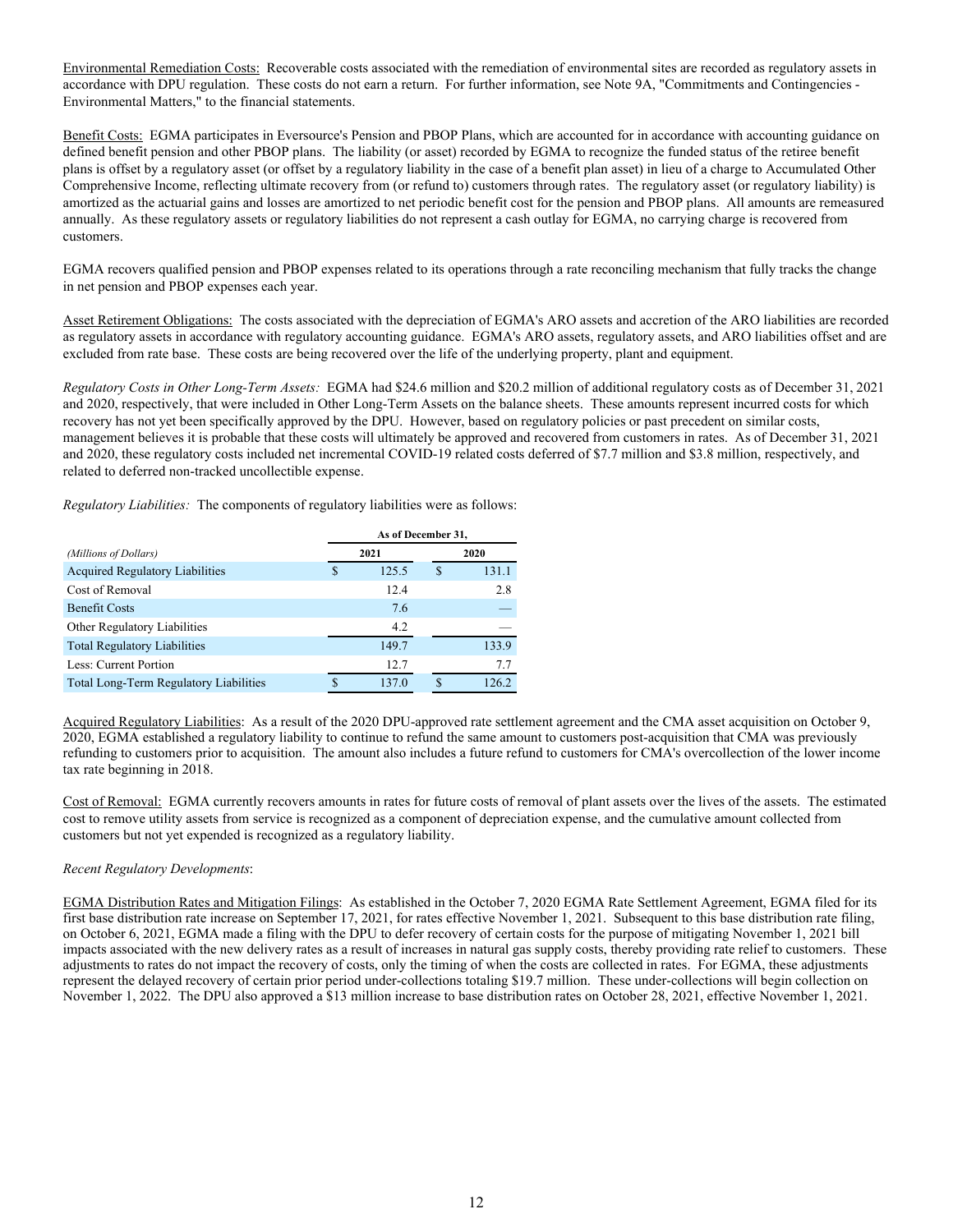#### **3. PROPERTY, PLANT AND EQUIPMENT AND ACCUMULATED DEPRECIATION**

Property, plant and equipment is recorded at original cost. Original cost includes materials, labor, construction overheads and AFUDC. The cost of repairs and maintenance is charged to Operations and Maintenance expense as incurred.

The following table summarizes property, plant and equipment:

|                                          |   |         | As of December 31, |         |  |  |  |
|------------------------------------------|---|---------|--------------------|---------|--|--|--|
| (Millions of Dollars)                    |   |         | 2020               |         |  |  |  |
| Natural Gas Distribution, Gross          | S | 1,902.5 | S                  | 1,765.8 |  |  |  |
| Less: Accumulated Depreciation           |   | (641.9) |                    | (620.5) |  |  |  |
| Property, Plant and Equipment, Net       |   | 1,260.6 |                    | 1,145.3 |  |  |  |
| Construction Work in Progress            |   | 144.9   |                    | 31.6    |  |  |  |
| Total Property, Plant and Equipment, Net | S | 1.405.5 |                    | 1.176.9 |  |  |  |

Depreciation of assets is calculated on a straight-line basis using composite rates based on the estimated remaining useful lives of the various classes of property. The composite rates, which are subject to approval by the DPU, include a cost of removal component, which is collected from customers over the lives of the plant assets and is recognized as a regulatory liability. Depreciation rates are applied to property from the time it is placed in service. Upon retirement from service, the cost of the asset is charged to the accumulated provision for depreciation. The actual incurred removal costs are applied against the related regulatory liability. The depreciation rates for the various classes of property, plant and equipment aggregate to a composite rate of 2.9 percent in 2021 and 2.8 percent in 2020. As of December 31, 2021, the average remaining useful life of EGMA's depreciable assets was 33.4 years.

#### **4. ASSET RETIREMENT OBLIGATIONS**

EGMA recognizes a liability for the fair value of an ARO on the obligation date if the liability's fair value can be reasonably estimated, even if it is conditional on a future event. Settlement dates and future costs are reasonably estimated when sufficient information becomes available. Management has identified AROs related to the removal of hazardous materials and the cutting and capping of natural gas mains, and has performed fair value calculations reflecting expected probabilities for settlement scenarios.

The fair value of an ARO is recorded as a long-term liability with a corresponding amount included in Property, Plant and Equipment, Net on the balance sheets. The ARO assets are depreciated, and the ARO liabilities are accreted over the estimated life of the obligation and the corresponding credits are recorded as accumulated depreciation and ARO liabilities, respectively. As EGMA is rate-regulated on a cost-of-service basis, it applies regulatory accounting guidance and both the depreciation and accretion costs associated with the AROs are recorded as increases to Regulatory Assets on the balance sheets.

A reconciliation of the beginning and ending carrying amounts of ARO liabilities for the year ended December 31, 2021 and for the period from October 9, 2020 to December 31, 2020 is as follows:

| (Millions of Dollars)                        | <b>For the Year Ended</b><br>December 31, 2021 |   | From October 9, 2020<br>to December 31, 2020 |
|----------------------------------------------|------------------------------------------------|---|----------------------------------------------|
| <b>Beginning Balance</b>                     | 20.4                                           | S |                                              |
| Liability Assumed Upon CMA Asset Acquisition |                                                |   | 20.1                                         |
| Accretion                                    | 1.0                                            |   | 0.3                                          |
| Revisions in Estimated Cash Flows            | (2.7)                                          |   |                                              |
| <b>Ending Balance</b>                        | 18.7                                           | S | 20.4                                         |

#### **5. SHORT-TERM DEBT**

The Eversource Energy holding company (Eversource parent) has a \$2.00 billion commercial paper program allowing Eversource parent to issue commercial paper as a form of short-term debt. Eversource parent and certain of its subsidiaries, including EGMA, are parties to a five-year \$2.00 billion revolving credit facility, which terminates on October 15, 2026. The revolving credit facility serves to backstop Eversource parent's \$2.00 billion commercial paper program. There were no borrowings outstanding on the revolving credit facility as of December 31, 2021 or 2020.

As of December 31, 2021 and 2020, there were intercompany loans from Eversource parent to EGMA of \$136.4 million and \$11.2 million, respectively, recorded as Notes Payable to Eversource Parent and classified in current liabilities on the balance sheets as all borrowings are outstanding for no more than 364 days at one time. The weighted-average interest rate on these borrowings as of December 31, 2021 and 2020 was 0.31 percent and 0.25 percent, respectively.

Under the credit facility, EGMA must comply with certain financial and non-financial covenants, including a debt to total capitalization ratio. As of December 31, 2021 and 2020, EGMA was in compliance with these covenants. If EGMA was not in compliance with these covenants, an event of default would occur requiring all outstanding borrowings by EGMA to be repaid, and additional borrowings would not be permitted under the credit facility.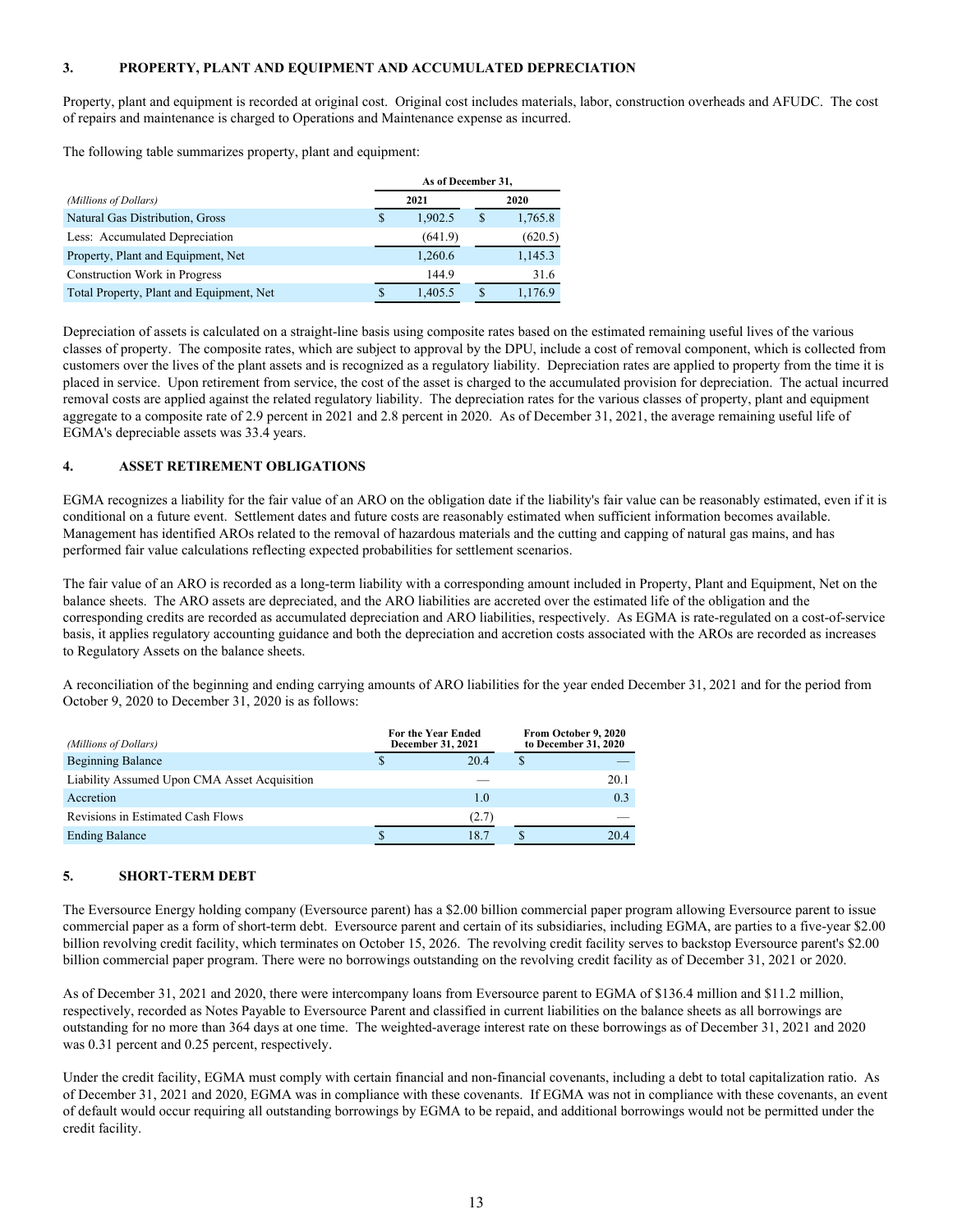EGMA is not required to obtain approval from any state or federal authority to incur short-term debt.

#### **6. LONG-TERM DEBT**

Details of EGMA's long-term debt outstanding are as follows:

|                                                                                                   | As of December 31, |                    |    |       |  |  |  |
|---------------------------------------------------------------------------------------------------|--------------------|--------------------|----|-------|--|--|--|
| (Millions of Dollars)                                                                             |                    | 2021               |    | 2020  |  |  |  |
| First Mortgage Bonds:                                                                             |                    |                    |    |       |  |  |  |
| 2.11% Series A First Mortgage Bonds due 2031 <sup>(1)</sup>                                       | \$                 | 310.0              | \$ |       |  |  |  |
| 2.92% Series B First Mortgage Bonds due 2051 <sup>(1)</sup>                                       |                    | 240.0              |    |       |  |  |  |
| <b>Total First Mortgage Bonds</b>                                                                 |                    | 550.0              |    |       |  |  |  |
| Unamortized Debt Issuance Costs                                                                   |                    | (1.6)              |    |       |  |  |  |
| EGMA Long-Term Debt                                                                               |                    | 548.4              | S  |       |  |  |  |
|                                                                                                   |                    | As of December 31, |    |       |  |  |  |
| (Millions of Dollars)                                                                             |                    | 2021               |    | 2020  |  |  |  |
| Notes Payable to Eversource Parent - Long-Term:<br>3.857% - 5.940% due 2024 - 2047 <sup>(1)</sup> | \$                 |                    |    | 309.4 |  |  |  |

(1) The use of proceeds from the 2021 issuances refinanced EGMA's existing long-term debt of \$309.4 million, funded capital expenditures and were for general corporate purposes.

For the year ended December 31, 2021 and for the period from October 9, 2020 to December 31, 2020, interest expense on the Notes Payable to Eversource parent totaled \$10.8 million and \$3.3 million, respectively.

*Availability under Long-Term Debt Issuance Authorization:* On September 10, 2021, the DPU approved EGMA's request for authorization to issue up to \$725 million in long-term debt through December 31, 2023.

*Long-Term Debt Provisions:* The utility plant of EGMA is subject to the lien of its first mortgage bond indenture. The cross-default provisions on all series of EGMA's first mortgage bonds would be triggered if EGMA were to default on a payment due on indebtedness in excess of \$10 million.

#### **7. EMPLOYEE BENEFITS**

#### **A. Pension Benefits and Postretirement Benefits Other Than Pension**

Eversource Service sponsors a defined benefit retirement plan (Pension Plan) that covers eligible employees and is subject to the provisions of the Employee Retirement Income Security Act of 1974 (ERISA), as amended by the Pension Protection Act of 2006. Eversource Service's Employer Identification Number is 06-0810627. Eversource's policy is to annually fund the Pension Plan in an amount at least equal to an amount that will satisfy all federal funding requirements.

Eversource Service also sponsors a PBOP Plan that provides life insurance and a health reimbursement arrangement created for the purpose of reimbursing retirees and dependents for health insurance premiums and certain medical expenses to eligible employees that meet certain age and service eligibility requirements. The benefits provided under the PBOP Plan are not vested and Eversource has the right to modify any benefit provision subject to applicable laws at that time. Eversource annually funds postretirement costs through tax deductible contributions to external trusts.

Plan sponsor information is included in the Eversource 2021 Annual Report on Form 10-K filed on February 17, 2022 with the U.S. Securities and Exchange Commission (SEC).

EGMA is allowed to fully recover its allocated share of qualified pension and PBOP expenses through a DPU-approved reconciling rate mechanism tariff (pension adjustment mechanism or PAM) that is collected from customers. PAM-related costs are a part of EGMA's local distribution adjustment clause that is reset annually in a filing with the DPU.

The Pension and PBOP Plans cover eligible employees, including, among others, employees of EGMA. Because EGMA recovers the pension and PBOP benefit costs from customers through rates, regulatory assets are recorded in lieu of recording an adjustment to Accumulated Other Comprehensive Income as an offset to the funded status of the Pension and PBOP Plans. For further information, see Note 2, "Regulatory Accounting," to the financial statements.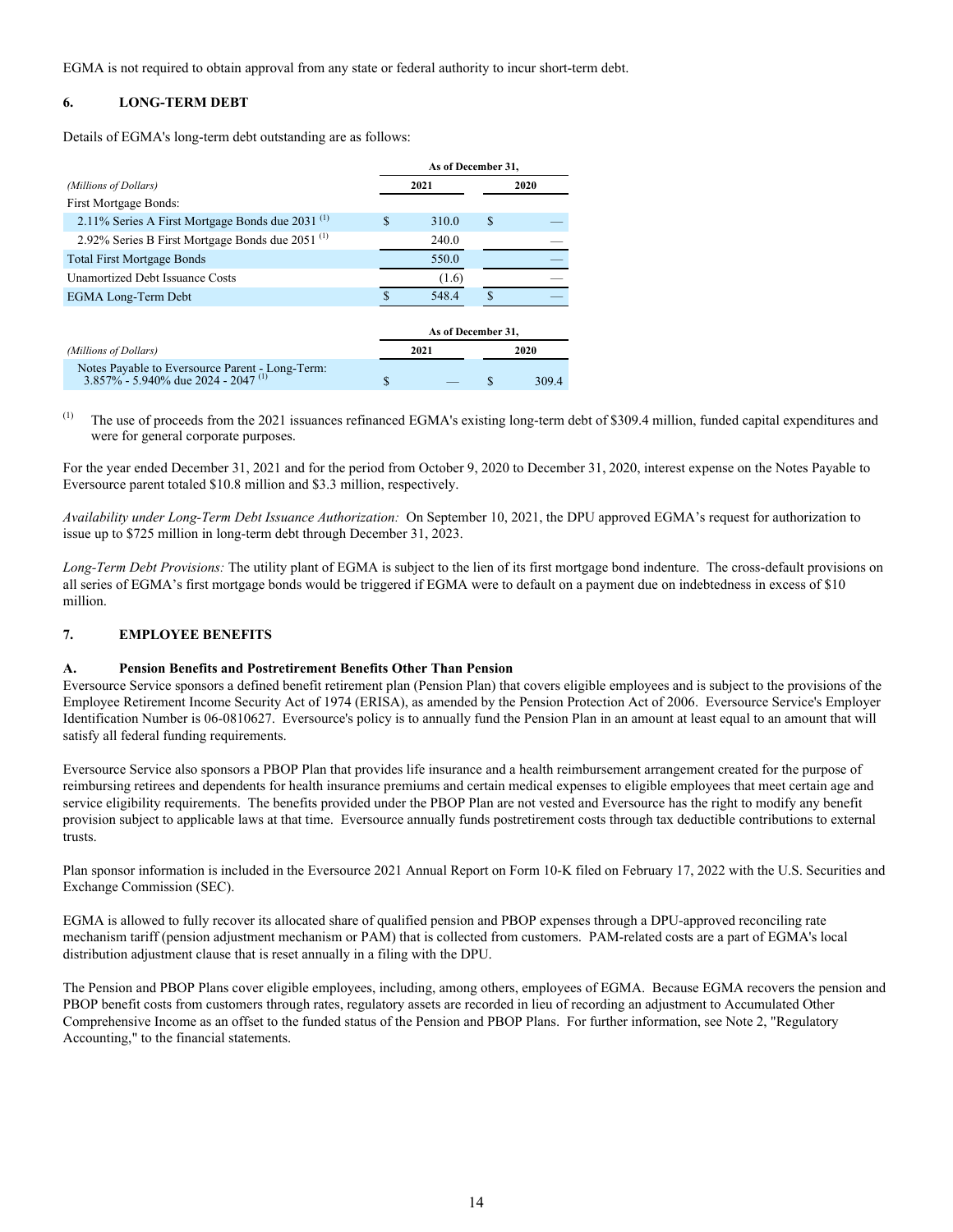*Funded Status:* EGMA participates in the overall Eversource single-employer Pension and PBOP Plans accounted for under the multiple-employer approach, with its share of the funded status of the plans reflected on its balance sheet. The following table provides information on the plan benefit obligations, fair values of plan assets, and funded status attributable to EGMA in the Eversource single-employer Pension and PBOP Plans for the year ended December 31, 2021 and for the period from October 9, 2020 to December 31, 2020:

|                               |   |                    | <b>Pension</b> | <b>PBOP</b>        |      |        |      |        |  |
|-------------------------------|---|--------------------|----------------|--------------------|------|--------|------|--------|--|
|                               |   | As of December 31, |                | As of December 31, |      |        |      |        |  |
| (Millions of Dollars)         |   | 2021               | 2020           |                    | 2021 |        | 2020 |        |  |
| Benefit Obligation            | Φ | (107.3)            |                | (120.6)            | S    | (14.4) |      | (22.0) |  |
| Fair Value of Plan Assets     |   | 140.8              |                | 128.8              |      | 0.1    |      |        |  |
| <b>Funded Status</b>          |   | 33.5               |                | 8.2                |      | (14.3) |      | (22.0) |  |
| <b>Employer Contributions</b> |   | —                  |                |                    |      |        |      |        |  |
| Benefits Paid                 |   | 17.2               |                | 3.2                |      | 0.1    |      |        |  |

EGMA's accumulated benefit obligation for the Pension Plan was \$107.3 million and \$120.6 million as of December 31, 2021 and 2020, respectively.

The following actuarial assumptions were used in calculating the Pension and PBOP Plans' year end funded status:

|                               | Pension            |         | <b>PBOP</b>        |         |
|-------------------------------|--------------------|---------|--------------------|---------|
|                               | As of December 31. |         | As of December 31. |         |
|                               | 2021               | 2020    | 2021               | 2020    |
| Discount Rate                 | 2.9%               | 2.6%    | 2.9%               | $2.6\%$ |
| Compensation/Progression Rate | $4.0\%$            | $4.0\%$ | N/A                | N/A     |

*Expense:* Eversource charges net periodic benefit plan expense/(income) for the Pension and PBOP Plans to its subsidiaries based on the actual participant demographic data for each subsidiary's participants. The actual investment return in the trust is allocated to each of the subsidiaries annually in proportion to the investment return expected to be earned during the year. Eversource utilizes the spot rate methodology to estimate the discount rate for the service and interest cost components of benefit plan expense/(income), which provides a relatively precise measurement by matching projected cash flows to the corresponding spot rates on the yield curve.

EGMA's components of net periodic benefit plan expense/(income) for the Pension and PBOP Plans, prior to amounts capitalized as Property, Plant and Equipment or deferred as regulatory assets for future recovery, are shown below. The service cost component of net periodic benefit plan expense/(income), less the capitalized portion, is included in Operations and Maintenance expense on the statements of income. The remaining components of net periodic benefit plan expense/(income), less the deferred portion, are included in Other Income, Net on the statements of income. Pension and PBOP plan expense/(income) reflected in the statements of cash flows does not include intercompany allocations of net periodic benefit plan expense/(income), as these amounts are cash settled on a short-term basis.

|                                                  |                                                | <b>Pension</b> |                                              | <b>PBOP</b> |                                                       |  |                                              |  |
|--------------------------------------------------|------------------------------------------------|----------------|----------------------------------------------|-------------|-------------------------------------------------------|--|----------------------------------------------|--|
| (Millions of Dollars)                            | <b>For the Year Ended</b><br>December 31, 2021 |                | From October 9, 2020<br>to December 31, 2020 |             | <b>For the Year Ended</b><br><b>December 31, 2021</b> |  | From October 9, 2020<br>to December 31, 2020 |  |
| Service Cost                                     | 1.8                                            |                | 0.5                                          |             | 1.0                                                   |  | 0.4                                          |  |
| Interest Cost                                    | 1.6                                            |                | 0.4                                          |             | 0.4                                                   |  | 0.2                                          |  |
| Expected Return on Plan Assets                   | (10.0)                                         |                | (2.1)                                        |             |                                                       |  |                                              |  |
| Actuarial Loss/(Gain)                            | 1.3                                            |                | 0.6                                          |             | (0.2)                                                 |  |                                              |  |
| Prior Service Cost                               | 0.4                                            |                | 0.1                                          |             | _                                                     |  |                                              |  |
| Total Net Periodic Benefit Plan (Income)/Expense | (4.9)                                          |                | (0.5)                                        |             | $\overline{2}$                                        |  | 0.6                                          |  |
| Intercompany Expense/(Income) Allocations        | 1.0                                            |                |                                              |             | (0.2)                                                 |  |                                              |  |

The following actuarial assumptions were used to calculate Pension and PBOP expense/(income) amounts:

|                                   | Pension                                        |                                                     | <b>PBOP</b>                                    |                                              |  |  |  |  |
|-----------------------------------|------------------------------------------------|-----------------------------------------------------|------------------------------------------------|----------------------------------------------|--|--|--|--|
|                                   | For the Year Ended<br><b>December 31, 2021</b> | From October 9, 2020 to<br><b>December 31, 2020</b> | <b>For the Year Ended</b><br>December 31, 2021 | From October 9, 2020<br>to December 31, 2020 |  |  |  |  |
| Discount Rate                     | $1.9\%$<br>$3.0\%$                             | $2.9\%$<br>$3.5\%$                                  | $.8\%$<br>$3.1\%$                              | $2.7\%$<br>$3.6\%$                           |  |  |  |  |
| Expected Long-Term Rate of Return | 8.25%                                          | 8.25%                                               | 8.25%                                          | 8.25%                                        |  |  |  |  |
| Compensation/Progression Rate     | $4.0\%$                                        | $4.0\%$                                             | N/A                                            | N/A                                          |  |  |  |  |

*Contributions:* Based on the current status of the Eversource Pension Plans and federal pension funding requirements, there is no minimum funding requirement for our Pension Plans for 2022. Eversource currently expects to make contributions between \$100 million to \$175 million in 2022, however the planned contribution is discretionary and subject to change. Eversource currently estimates contributing \$2.4 million to its PBOP Plans in 2022.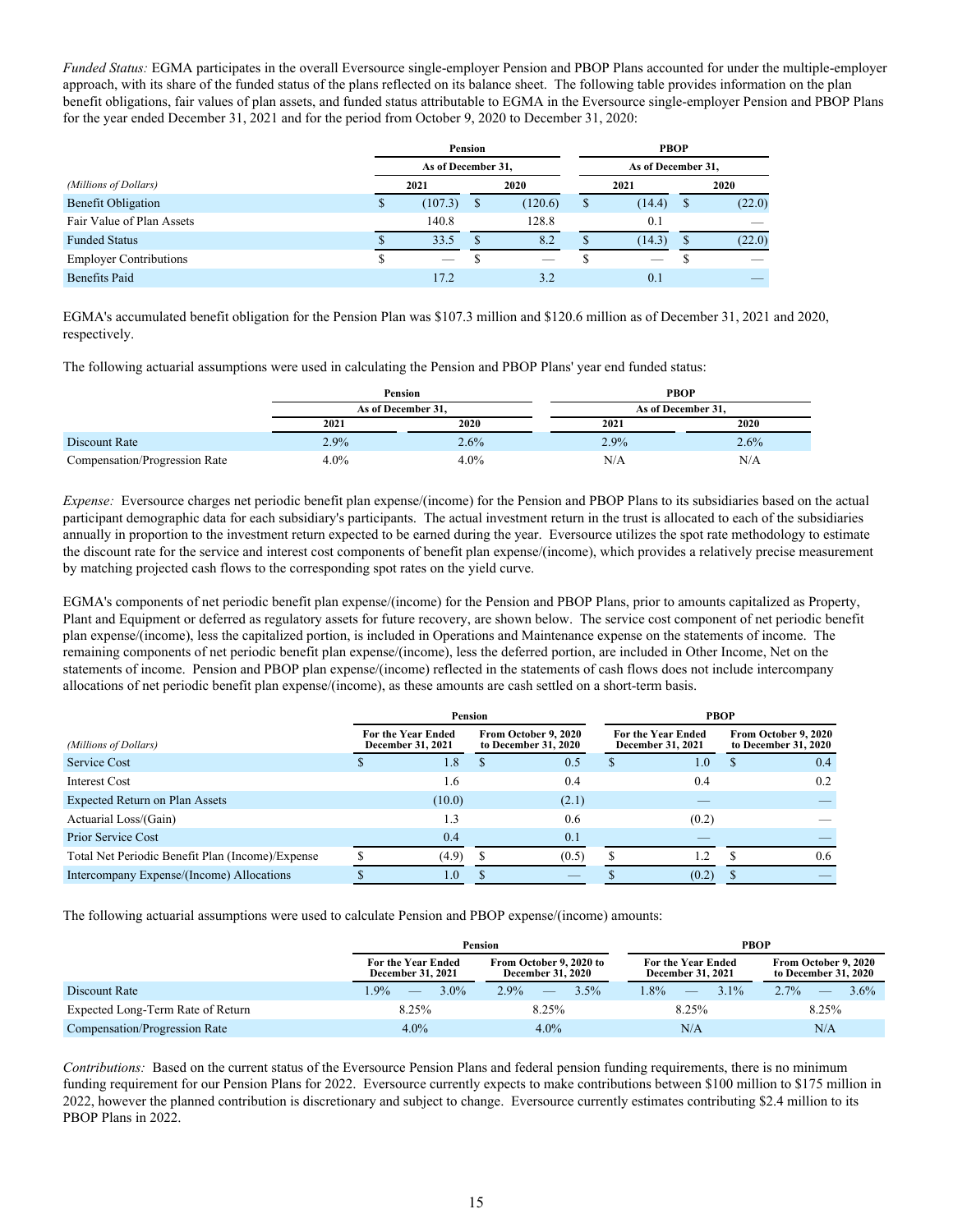#### **B. Defined Contribution Plans**

Eversource maintains defined contribution plans on behalf of eligible participants, including, among others, employees of EGMA. The Eversource 401k Plan provides for employee and employer contributions up to statutory limits. For eligible employees, the Eversource 401k Plan provides employer matching contributions of either 100 percent up to a maximum of three percent of eligible compensation or 50 percent up to a maximum of eight percent of eligible compensation. The Eversource 401k Plan also contains a K-Vantage feature for the benefit of eligible participants, which provides an additional annual employer contribution based on age and years of service. K-Vantage participants are not eligible to actively participate in the Eversource Pension Plan.

The total Eversource 401k Plan employer matching contributions, including the K-Vantage contributions, for EGMA were \$4.0 million and \$0.7 million for the year ended December 31, 2021 and for the period from October 9, 2020 to December 31, 2020, respectively.

#### **8. INCOME TAXES**

The components of income tax expense were as follows:

| (Millions of Dollars)       | <b>For the Year Ended</b><br>December 31, 2021 | From October 9, 2020<br>to December 31, 2020 |    |       |  |
|-----------------------------|------------------------------------------------|----------------------------------------------|----|-------|--|
| Current Income Taxes:       |                                                |                                              |    |       |  |
| Federal                     | \$                                             | (30.2)                                       | \$ | 3.7   |  |
| <b>State</b>                |                                                | (12.4)                                       |    | 1.4   |  |
| <b>Total Current</b>        |                                                | (42.6)                                       |    | 5.1   |  |
| Deferred Income Taxes, Net: |                                                |                                              |    |       |  |
| Federal                     |                                                | 44.7                                         |    | (0.1) |  |
| State                       |                                                | 18.5                                         |    |       |  |
| <b>Total Deferred</b>       |                                                | 63.2                                         |    | (0.1) |  |
| Income Tax Expense          | Φ                                              | 20.6                                         | S  | 5.0   |  |

A reconciliation between income tax expense and the expected tax expense at the statutory rate is as follows:

| (Millions of Dollars, except percentages)   |   | <b>For the Year Ended</b><br><b>December 31, 2021</b> |  | From October 9, 2020<br>to December 31, 2020 |
|---------------------------------------------|---|-------------------------------------------------------|--|----------------------------------------------|
| Income Before Income Tax Expense            | S | 78.8                                                  |  | 18.9                                         |
|                                             |   |                                                       |  |                                              |
| Statutory Federal Income Tax Expense at 21% |   | 16.5                                                  |  | 4.0                                          |
| Tax Effect of Differences:                  |   |                                                       |  |                                              |
| Depreciation Differences                    |   | (0.6)                                                 |  | (0.2)                                        |
| State Income Taxes, Net of Federal Impact   |   | 4.8                                                   |  | 1.1                                          |
| Other, Net                                  |   | (0.1)                                                 |  | 0.1                                          |
| Income Tax Expense                          |   | 20.6                                                  |  | 5.0                                          |
| <b>Effective Tax Rate</b>                   |   | 26.1%                                                 |  | $26.5\%$                                     |
|                                             |   |                                                       |  |                                              |

EGMA files a consolidated federal income tax return with Eversource and also files state income tax returns. EGMA is party to a tax allocation agreement with Eversource under which taxable subsidiaries do not pay any more taxes than they would have otherwise paid had they filed a separate company tax return, and subsidiaries generating tax losses, if any, are paid for their losses when utilized.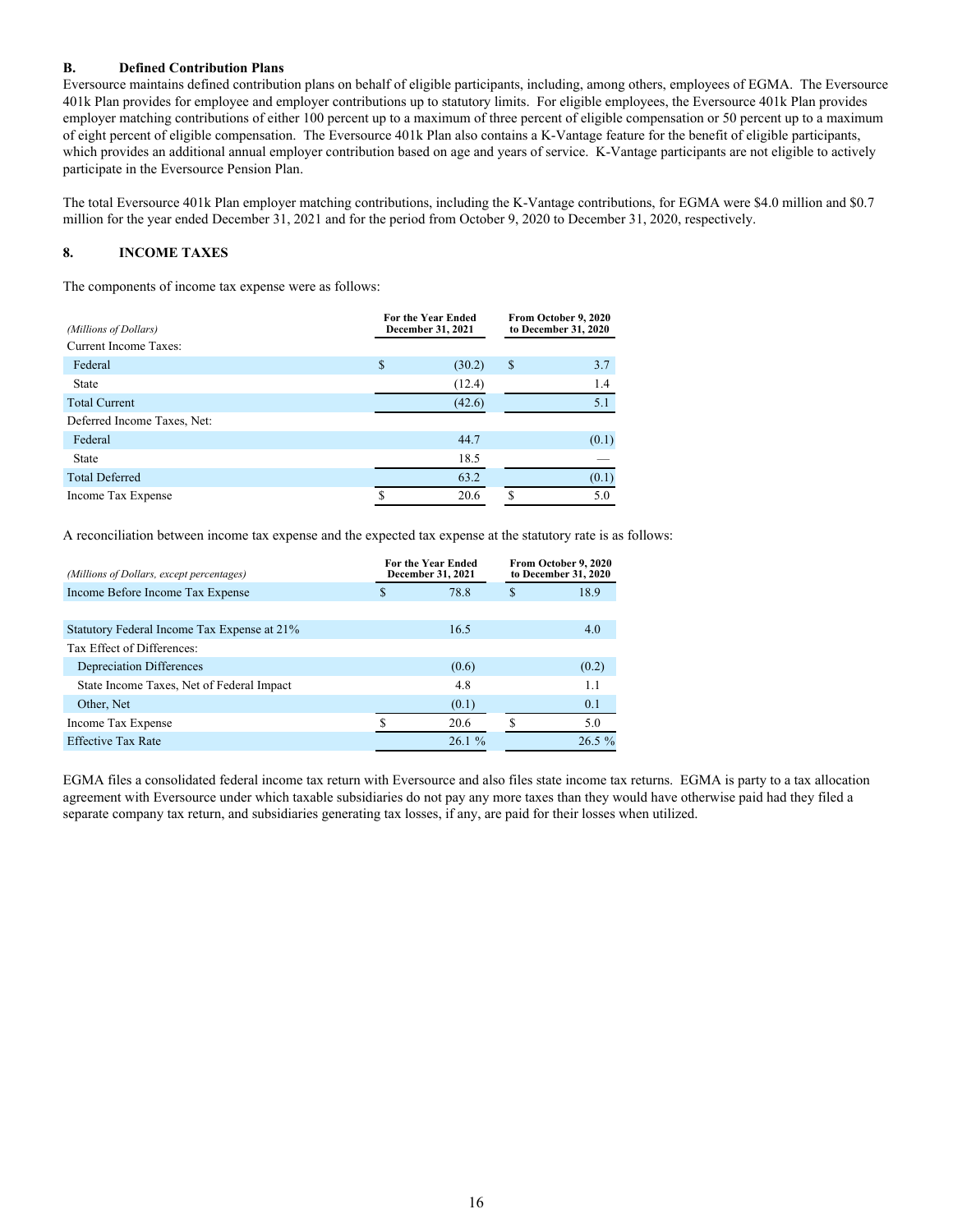Deferred tax assets and liabilities are recognized for the future tax effects of temporary differences between the carrying amounts and the tax basis of assets and liabilities. The tax effect of temporary differences is accounted for in accordance with the rate-making treatment of the DPU and relevant accounting authoritative literature. The tax effects of temporary differences that give rise to the net accumulated deferred income tax obligations were as follows:

|                                                              | As of December 31, |      |               |       |  |  |  |  |  |
|--------------------------------------------------------------|--------------------|------|---------------|-------|--|--|--|--|--|
| (Millions of Dollars)                                        | 2021               |      |               | 2020  |  |  |  |  |  |
| Deferred Tax Assets:                                         |                    |      |               |       |  |  |  |  |  |
| Regulatory Deferrals - Liabilities                           | $\mathbf S$        | 13.6 | <sup>\$</sup> |       |  |  |  |  |  |
| Allowance for Uncollectible Accounts                         |                    | 7.6  |               | 4.1   |  |  |  |  |  |
| <b>Purchase Accounting</b>                                   |                    | 17.4 |               | 18.7  |  |  |  |  |  |
| Environmental                                                |                    | 5.5  |               | 6.2   |  |  |  |  |  |
| Other                                                        |                    | 6.7  |               | 5.9   |  |  |  |  |  |
| <b>Total Deferred Tax Assets</b>                             | S                  | 50.8 | <sup>\$</sup> | 34.9  |  |  |  |  |  |
| Deferred Tax Liabilities:                                    |                    |      |               |       |  |  |  |  |  |
| Accelerated Depreciation and Other Plant-Related Differences | S                  | 22.2 | S             | (0.7) |  |  |  |  |  |
| <b>Regulatory Amounts:</b>                                   |                    |      |               |       |  |  |  |  |  |
| <b>Regulatory Deferrals - Assets</b>                         |                    | 48.6 |               | 6.2   |  |  |  |  |  |
| <b>Employee Benefits</b>                                     |                    | 12.3 |               |       |  |  |  |  |  |
| Environmental                                                |                    | 4.4  |               | 4.1   |  |  |  |  |  |
| Other                                                        |                    | 8.9  |               | 6.6   |  |  |  |  |  |
| Total Deferred Tax Liabilities                               | \$                 | 96.4 | S             | 16.2  |  |  |  |  |  |

*2021 Federal Legislation:* On November 5, 2021, Congress passed the Infrastructure Investment and Jobs Act. The Act provided spending of more than \$500 billion on roads, highways, bridges, public transit, and utilities. The Act did not have a material impact on EGMA in 2021.

*Open Tax Years:* The following table summarizes EGMA's tax years that remain subject to examination by major tax jurisdictions as of December 31, 2021:

| <b>Description</b>                | <b>Tax Years</b> |
|-----------------------------------|------------------|
| Federal (Eversource consolidated) | 2021             |
| Massachusetts                     | $2020 - 2021$    |

#### **9. COMMITMENTS AND CONTINGENCIES**

#### **A. Environmental Matters**

EGMA is subject to environmental laws and regulations intended to mitigate or remove the effect of past operations and improve or maintain the quality of the environment. These laws and regulations require the removal or the remedy of the effect on the environment of the disposal or release of certain specified hazardous substances at current and former operating sites. EGMA has an active environmental auditing and training program, and believes that it is substantially in compliance with all enacted laws and regulations. The environmental sites are primarily comprised of former manufactured gas plant (MGP) sites that were operated several decades ago and manufactured natural gas from coal and other processes, which resulted in certain by-products remaining in the environment that may pose a potential risk to human health and the environment, for which EGMA may have potential liability.

Environmental reserves are accrued when assessments indicate it is probable that a liability has been incurred and an amount can be reasonably estimated. The approach used estimates the liability based on the most likely action plan from a variety of available remediation options, including no action required or several different remedies ranging from establishing institutional controls to full site remediation and monitoring. These liabilities are estimated on an undiscounted basis and do not assume that the amounts are recoverable from insurance companies or other third parties. The environmental reserves include sites at different stages of discovery and remediation and do not include any unasserted claims.

These reserve estimates are subjective in nature as they take into consideration several different remediation options at each specific site. The reliability and precision of these estimates can be affected by several factors, including new information concerning either the level of contamination at the site, the extent of EGMA's responsibility for remediation or the extent of remediation required, recently enacted laws and regulations or changes in cost estimates due to certain economic factors. It is possible that new information or future developments could require a reassessment of the potential exposure to required environmental remediation. As this information becomes available, management will continue to assess the potential exposure and adjust the reserves accordingly.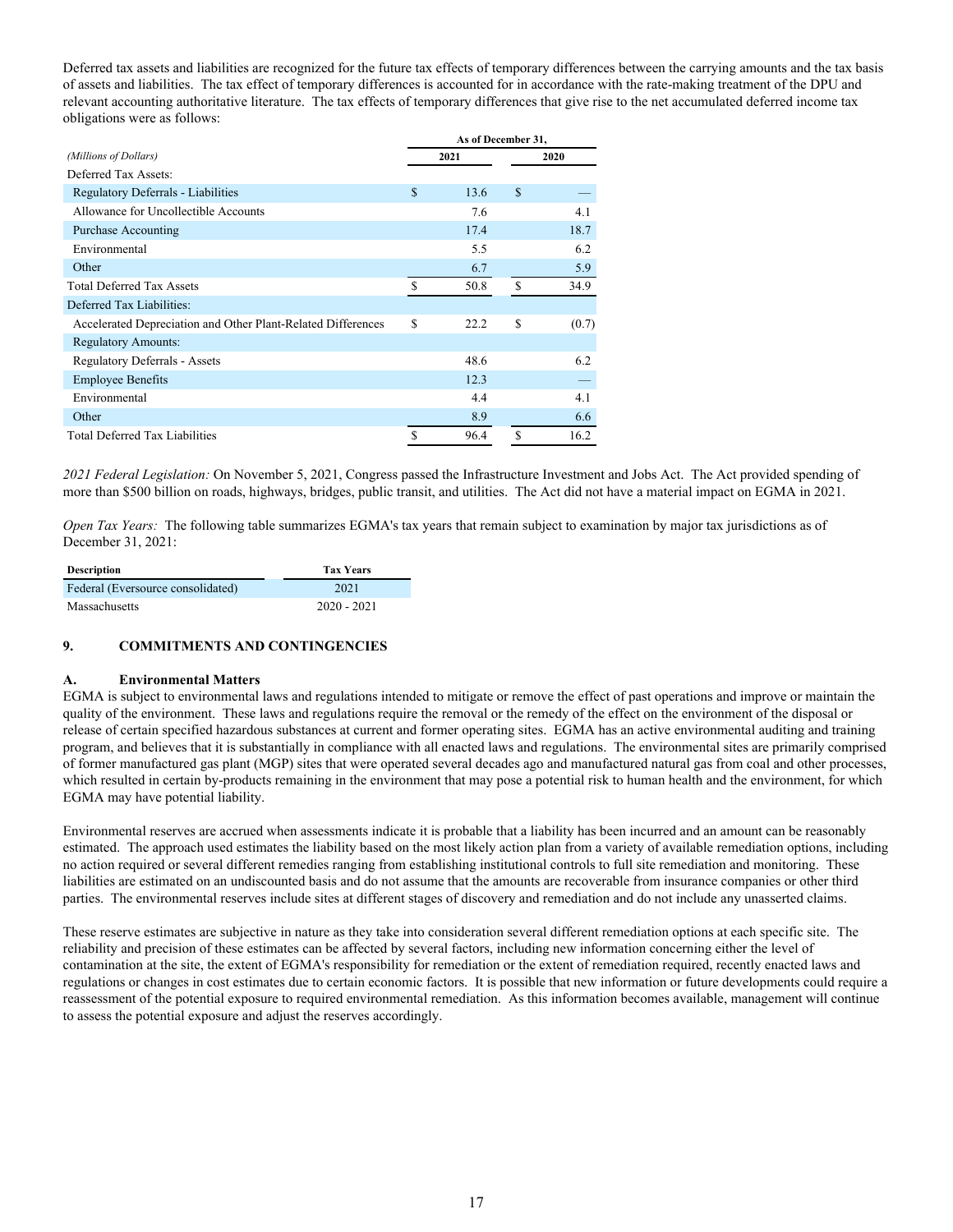The amounts recorded as environmental reserves are included in Other Current Liabilities and Other Long-Term Liabilities on the balance sheets and represent management's best estimate of the liability for environmental costs, and take into consideration site assessment, remediation and long-term monitoring costs. The environmental reserves also take into account recurring costs of managing hazardous substances and pollutants, mandated expenditures to remediate contaminated sites and any other infrequent and non-recurring clean-up costs. A reconciliation of the activity in the environmental reserves for the year ended December 31, 2021 and for the period from October 9, 2020 to December 31, 2020 is as follows:

| (Millions of Dollars)                        |   | <b>For the Year Ended</b><br>December 31, 2021 | From October 9, 2020<br>to December 31, 2020 |
|----------------------------------------------|---|------------------------------------------------|----------------------------------------------|
| <b>Beginning Balance</b>                     | S | 22.8                                           |                                              |
| Liability Assumed Upon CMA Asset Acquisition |   |                                                | 22.9                                         |
| <b>Additions</b>                             |   | 0.9                                            |                                              |
| Payments/Reductions                          |   | (2.9)                                          | (0.1)                                        |
| <b>Ending Balance</b>                        | S | 20.8                                           | 22.8                                         |

The Company has nine environmental sites as of December 31, 2021. As of December 31, 2021, for two environmental sites that are included in the Company's reserve for environmental costs, management cannot reasonably estimate the exposure to loss in excess of the reserve, or range of loss, as these sites are under investigation and/or there is significant uncertainty as to what remedial actions, if any, the Company may be required to undertake. As of December 31, 2021, \$9.0 million has been accrued as a liability for these sites. As of December 31, 2021, for the remaining seven environmental sites that are included in the Company's reserve for environmental costs, the \$11.8 million accrual represents management's best estimate of the probable liability and no additional loss is estimable at this time.

*Environmental Rate Recovery:* EGMA has a rate recovery mechanism for MGP related environmental costs, therefore, changes in environmental reserves do not impact Net Income.

#### **B. Long-Term Contractual Arrangements**

The estimated future annual costs of EGMA's significant executed, non-cancelable, long-term contractual arrangements in effect as of December 31, 2021 are as follows:

| (Millions of Dollars)   | 2022  | 2023  | 2024 | 2025 |      | 2026 |      | l hereafter |       | Total |       |
|-------------------------|-------|-------|------|------|------|------|------|-------------|-------|-------|-------|
| Natural Gas Procurement | 128.3 | 103.6 | 93.5 |      | 92.0 |      | 89.8 |             | 749.0 |       | 256.2 |

In the normal course of business, EGMA has long-term contracts for the purchase, transportation and storage of natural gas as part of its portfolio of supplies. These contracts extend through 2045. The total cost incurred under these agreements was \$246.2 million and \$70.3 million for the year ended December 31, 2021 and for the period from October 9, 2020 to December 31, 2020, respectively.

#### **C. Litigation and Legal Proceedings**

EGMA is involved in legal, tax and regulatory proceedings regarding matters arising in the ordinary course of business, which involve management's assessment to determine the probability of whether a loss will occur and, if probable, its best estimate of probable loss. The Company records and discloses losses when these losses are probable and reasonably estimable, and discloses matters when losses are probable but not estimable or when losses are reasonably possible. Legal costs related to the defense of loss contingencies are expensed as incurred.

#### **10. LEASES**

EGMA has entered into lease agreements as a lessee for the use of land, office space, service centers, and vehicles. These lease agreements are classified as either finance or operating leases and the liability and right-of-use asset are recognized on the balance sheet at lease commencement. Leases with an initial term of 12 months or less are not recorded on the balance sheet and are recognized as lease expense on a straight-line basis over the lease term.

EGMA determines whether or not a contract contains a lease based on whether or not it provides EGMA with the use of a specifically identified asset for a period of time, as well as both the right to direct the use of that asset and receive the significant economic benefits of the asset. EGMA has elected the practical expedient to not separate non-lease components from lease components and instead to account for both as a single lease component, with the exception of the information technology asset class where the lease and non-lease components are separated.

The provisions of EGMA lease agreements contain renewal options. The renewal options range from one year to twenty years. The renewal period is included in the measurement of the lease liability if it is reasonably certain that EGMA will exercise these renewal options. EGMA makes no material variable payments under its lease agreements.

For leases entered into or modified after the January 1, 2019 implementation date, the discount rate utilized for classification and measurement purposes as of the inception date of the lease is based on EGMA's collateralized incremental interest rate to borrow over a comparable term for an individual lease because the rate implicit in the lease is not determinable.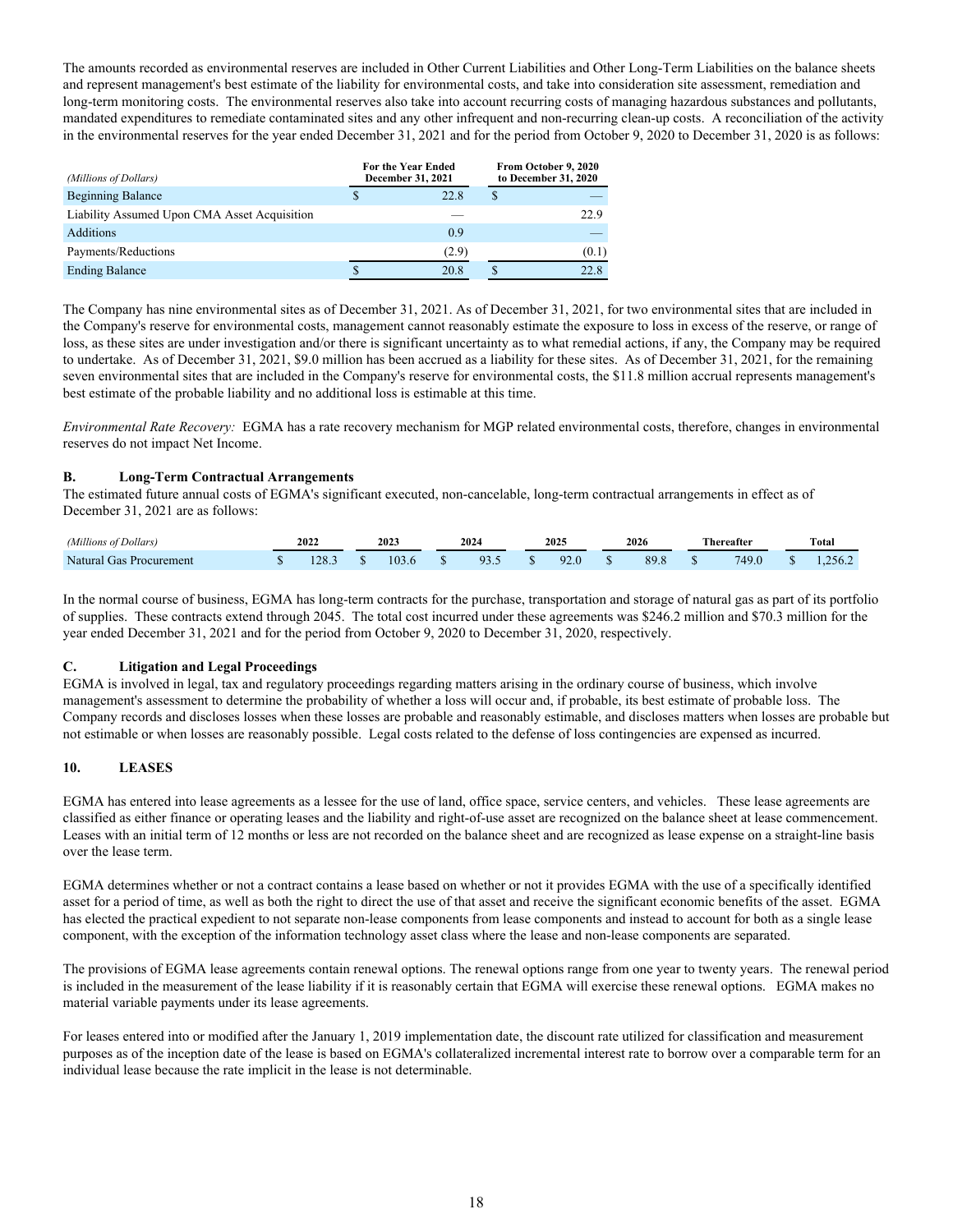The components of lease cost, prior to amounts capitalized, are as follows:

| (Millions of Dollars)               | <b>For the Year Ended</b><br><b>December 31, 2021</b> |     | From October 9, 2020<br>to December 31, 2020 |     |  |
|-------------------------------------|-------------------------------------------------------|-----|----------------------------------------------|-----|--|
| Financing Lease Cost:               |                                                       |     |                                              |     |  |
| Amortization of Right-of-use-Assets | S                                                     | 3.1 | S                                            | 0.8 |  |
| Interest on Lease Liabilities       |                                                       | 2.8 |                                              | 0.4 |  |
| <b>Total Finance Lease Cost</b>     |                                                       | 5.9 |                                              | 12  |  |
| <b>Operating Lease Cost</b>         |                                                       | 2.7 |                                              | 0.8 |  |
| <b>Total Lease Cost</b>             |                                                       | 8.6 |                                              | 2.0 |  |

Operating lease cost, net of the capitalized portion, is included in Operations and Maintenance on the statements of income. Amortization of finance lease assets is included in Depreciation on the statements of income. Interest expense on finance leases is included in Interest Expense on the statements of income.

Supplemental balance sheet information related to leases is as follows:

|                                                      |                                       | As of December 31, |      |                    |      |
|------------------------------------------------------|---------------------------------------|--------------------|------|--------------------|------|
| (Millions of Dollars)                                | <b>Balance Sheet Classification</b>   | 2021               |      | 2020               |      |
| <b>Operating Leases:</b>                             |                                       |                    |      |                    |      |
| Operating Lease Right-of-use-Assets, Net             | Other Long-Term Assets                | \$                 | 15.5 | $\mathbf{s}$       | 14.2 |
| <b>Operating Lease Liabilities</b>                   |                                       |                    |      |                    |      |
| <b>Operating Lease Liabilities - Current Portion</b> | <b>Other Current Liabilities</b>      | $\mathbf S$        | 4.4  | $\mathcal{S}$      | 1.9  |
| Operating Lease Liabilities - Long-Term              | Other Long-Term Liabilities           |                    | 11.1 |                    | 12.3 |
| <b>Total Operating Lease Liabilities</b>             |                                       | \$                 | 15.5 | \$                 | 14.2 |
| Finance Leases:                                      |                                       |                    |      |                    |      |
| Finance Lease Right-of-use-Assets, Net               | Property, Plant and Equipment, Net    | \$                 | 51.0 | $\mathbf S$        | 53.8 |
| Finance Lease Liabilities                            |                                       |                    |      |                    |      |
| Finance Lease Liabilities - Current Portion          | <b>Other Current Liabilities</b>      | $\mathbf{s}$       | 2.6  | $\mathbf S$        | 2.7  |
| Finance Lease Liabilities - Long-Term                | Finance Lease Obligations (Long-Term) |                    | 48.4 |                    | 51.1 |
| Total Finance Lease Liabilities                      |                                       | \$.                | 51.0 | $\mathbf{\hat{S}}$ | 53.8 |

Other information related to leases is as follows (in millions of dollars, unless otherwise noted):

|                                                | As of December 31, |         |  |
|------------------------------------------------|--------------------|---------|--|
|                                                | 2021               | 2020    |  |
| Weighted-Average Remaining Lease Term (Years): |                    |         |  |
| <b>Operating Leases</b>                        |                    |         |  |
| Finance Leases                                 | 16                 | 17      |  |
| Weighted-Average Discount Rate (Percentage):   |                    |         |  |
| <b>Operating Leases</b>                        | $1.5 \%$           | $45\%$  |  |
| <b>Finance Leases</b>                          | $2.6 \%$           | $2.7\%$ |  |

|                                                                              | <b>For the Year Ended</b><br><b>December 31, 2021</b> |      | From October 9, 2020<br>to December 31, 2020 |     |
|------------------------------------------------------------------------------|-------------------------------------------------------|------|----------------------------------------------|-----|
| Cash Paid for Amounts Included in the Measurement of Lease Liabilities:      |                                                       |      |                                              |     |
| <b>Operating Cash Flows from Operating Leases</b>                            | S                                                     | 2.8  | S                                            | 0.8 |
| Operating Cash Flows from Finance Leases                                     |                                                       | 2.6  |                                              | 0.4 |
| Financing Cash Flows from Finance Leases                                     |                                                       | 1.4  |                                              | 0.7 |
| Supplemental Non-Cash Information on Lease Liabilities :                     |                                                       |      |                                              |     |
| Right-of-Use Assets Obtained in Exchange for New Operating Lease Liabilities |                                                       | 11.0 |                                              |     |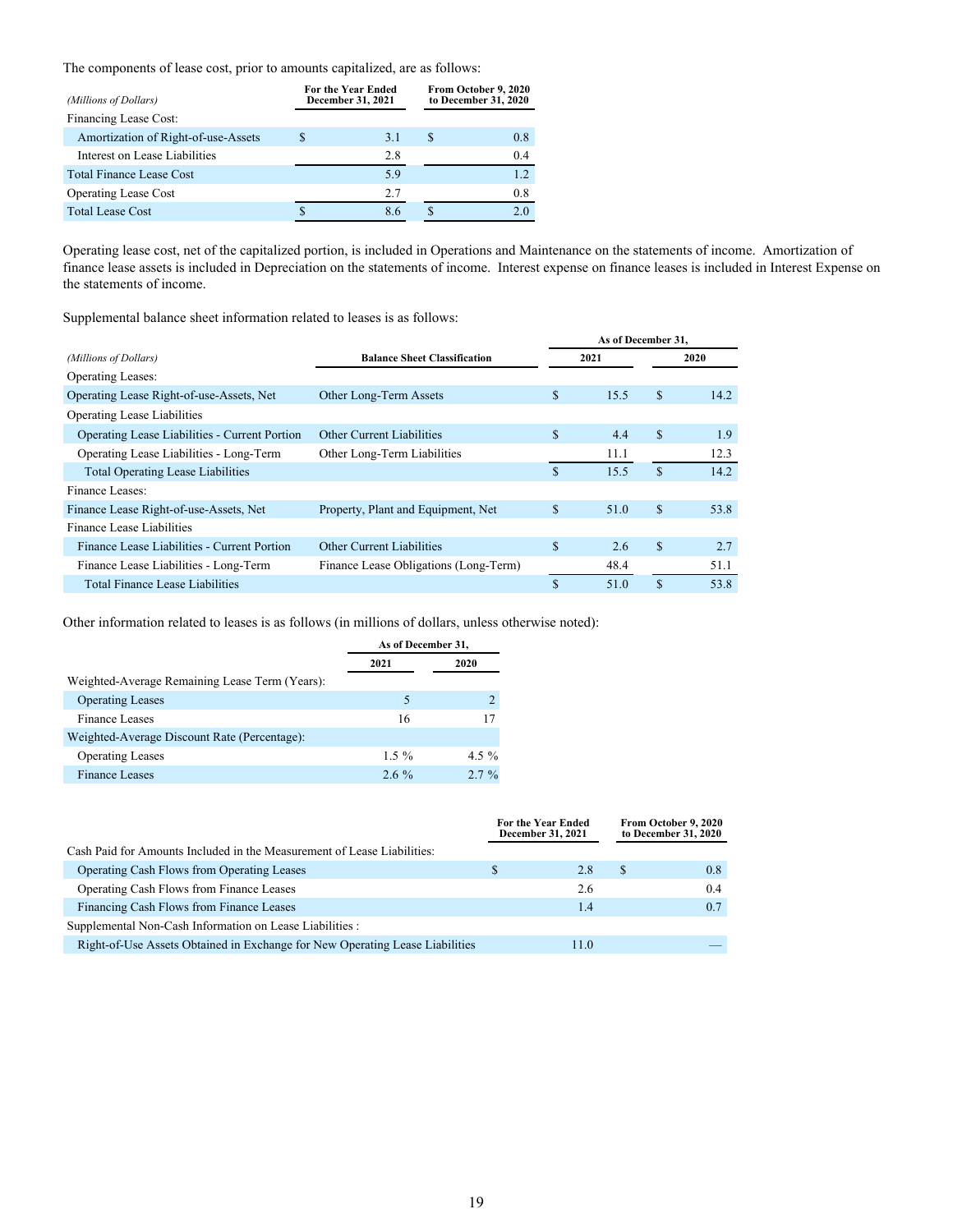As a result of the CMA asset acquisition on October 9, 2020, EGMA acquired \$14.7 million of right-of-use assets in exchange for the assumption of new operating lease liabilities and \$54.2 million of right-of-use assets in exchange for the assumption of new finance lease liabilities.

Future minimum lease payments, excluding variable costs, under long-term leases, as of December 31, 2021 are as follows:

| (Millions of Dollars)                             | Operating<br><b>Leases</b> |      |     | Finance<br><b>Leases</b> |  |  |
|---------------------------------------------------|----------------------------|------|-----|--------------------------|--|--|
| Year Ending December 31,                          |                            |      |     |                          |  |  |
| 2022                                              | \$                         | 4.6  | S   | 3.9                      |  |  |
| 2023                                              |                            | 3.7  |     | 3.9                      |  |  |
| 2024                                              |                            | 3.2  |     | 3.9                      |  |  |
| 2025                                              |                            | 1.4  |     | 3.9                      |  |  |
| 2026                                              |                            | 0.7  |     | 3.9                      |  |  |
| Thereafter                                        |                            | 2.5  |     | 43.5                     |  |  |
| Future lease payments                             |                            | 16.1 |     | 63.0                     |  |  |
| Less amount representing interest                 |                            | 0.6  |     | 12.0                     |  |  |
| Present value of future minimum lease payments \$ |                            | 15.5 | \$. | 51.0                     |  |  |

#### **11. FAIR VALUE OF FINANCIAL INSTRUMENTS**

The fair value of EGMA's long-term debt securities is based upon pricing models that incorporate quoted market prices for those issues or similar issues adjusted for market conditions, credit ratings and treasury benchmark yields.

The carrying amount of EGMA's long-term debt was \$548.4 million as of December 31, 2021 and the carrying amount of EGMA's long-term note payable was \$309.4 million as of December 31, 2020. The estimated fair values of these financial instruments were \$535.7 million and \$400.2 million as of December 31, 2021 and 2020, respectively. These fair values were classified as Level 2 within the fair value hierarchy. See Note 1G, "Summary of Significant Accounting Policies - Fair Value Measurements," for the fair value measurement policy and the fair value hierarchy.

#### **12. COMMON STOCK**

EGMA had 1,000 shares of common stock authorized, of which 100 shares were issued and outstanding at a \$1 per share par value as of December 31, 2021 and 2020.

#### **13. REVENUES**

Revenue is recognized when promised goods or services (referred to as performance obligations) are transferred to customers in an amount that reflects the consideration to which the Company expects to be entitled in exchange for those goods or services. A five-step model is used for recognizing and measuring revenue from contracts with customers, which includes identifying the contract with the customer, identifying the performance obligations promised within the contract, determining the transaction price (the amount of consideration to which the Company expects to be entitled), allocating the transaction price to the performance obligations and recognizing revenue when (or as) the performance obligation is satisfied.

The following table presents operating revenues disaggregated by revenue source:

| (Millions of Dollars)                        | <b>For the Year Ended</b><br>December 31, 2021 |       | From October 9, 2020 to<br><b>December 31, 2020</b> |       |
|----------------------------------------------|------------------------------------------------|-------|-----------------------------------------------------|-------|
| Revenues from Contracts with Customers       |                                                |       |                                                     |       |
| Retail Tariff Sales                          |                                                |       |                                                     |       |
| Residential                                  | \$                                             | 370.1 | <sup>\$</sup>                                       | 97.0  |
| Commercial                                   |                                                | 100.9 |                                                     | 27.1  |
| Industrial                                   |                                                | 61.9  |                                                     | 16.4  |
| <b>Total Retail Tariff Sales Revenues</b>    |                                                | 532.9 |                                                     | 140.5 |
| Wholesale Market Sales Revenues              |                                                | 34.2  |                                                     | 7.1   |
| Other Revenues from Contracts with Customers |                                                | 1.5   |                                                     | 0.3   |
| Total Revenues from Contracts with Customers |                                                | 568.6 |                                                     | 147.9 |
| Alternative Revenue Programs                 |                                                | 17.6  |                                                     | 6.9   |
| <b>Other Revenues</b>                        |                                                | 0.1   |                                                     |       |
| <b>Total Operating Revenues</b>              |                                                | 586.3 | S                                                   | 154.8 |

*Retail Tariff Sales:* EGMA provides products and services to its regulated customers under rates, pricing, payment terms and conditions of service, regulated by the DPU. The arrangement whereby a utility provides commodity service to a customer for a price approved by its state regulatory commission is referred to as a tariff sale contract, and the tariff governs all aspects of the provision of regulated services by the utility.